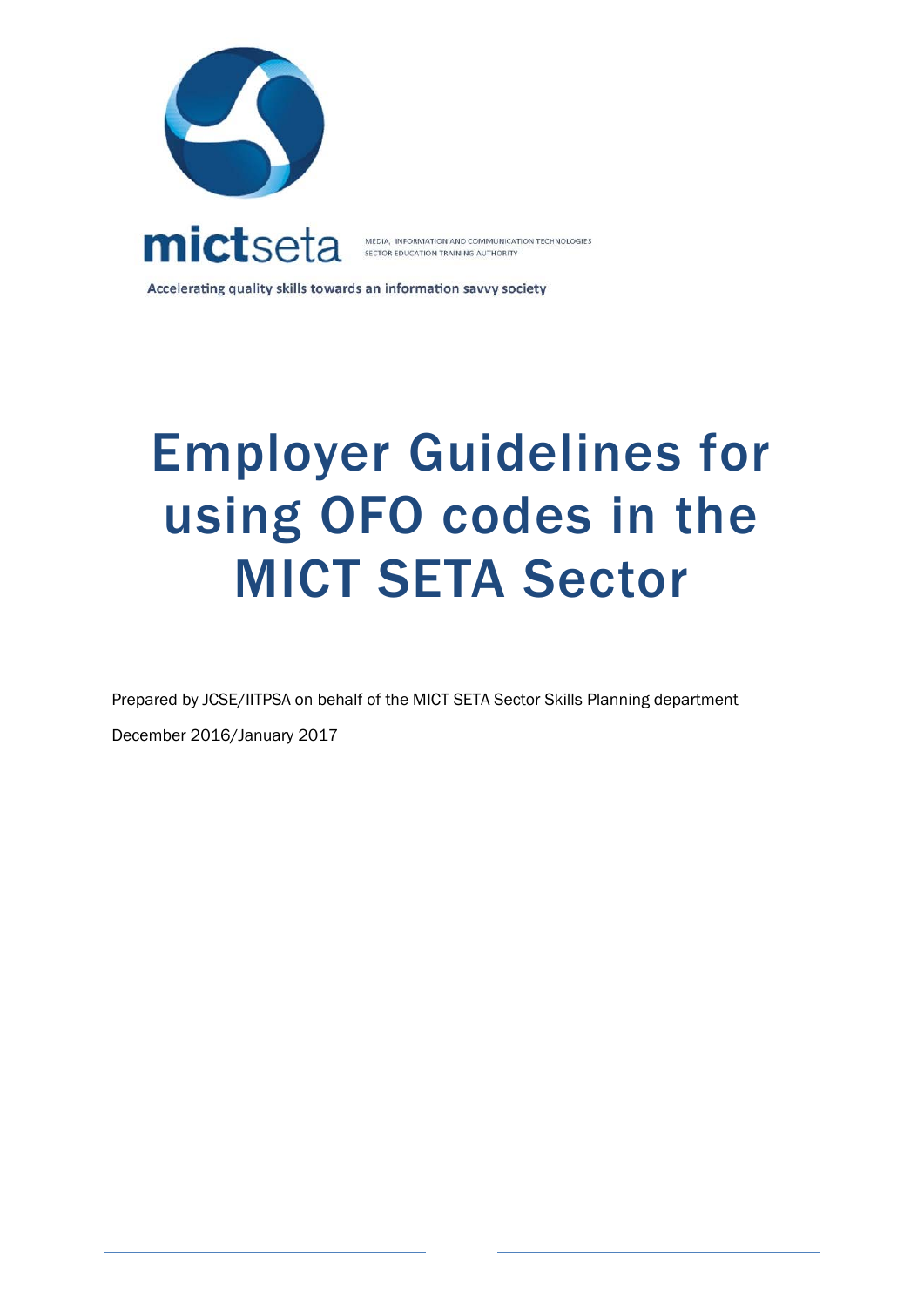# **Contents**

| 1. |                       |  |
|----|-----------------------|--|
| 2. |                       |  |
|    |                       |  |
|    |                       |  |
|    | ➤                     |  |
|    | ➤                     |  |
|    | ➤                     |  |
|    | $\blacktriangleright$ |  |
|    | 2.3                   |  |
| 3. |                       |  |
| 4. |                       |  |
|    |                       |  |
|    |                       |  |
|    |                       |  |
|    |                       |  |
|    |                       |  |
| 5. |                       |  |
| 6. |                       |  |
| 7. |                       |  |
| 8. |                       |  |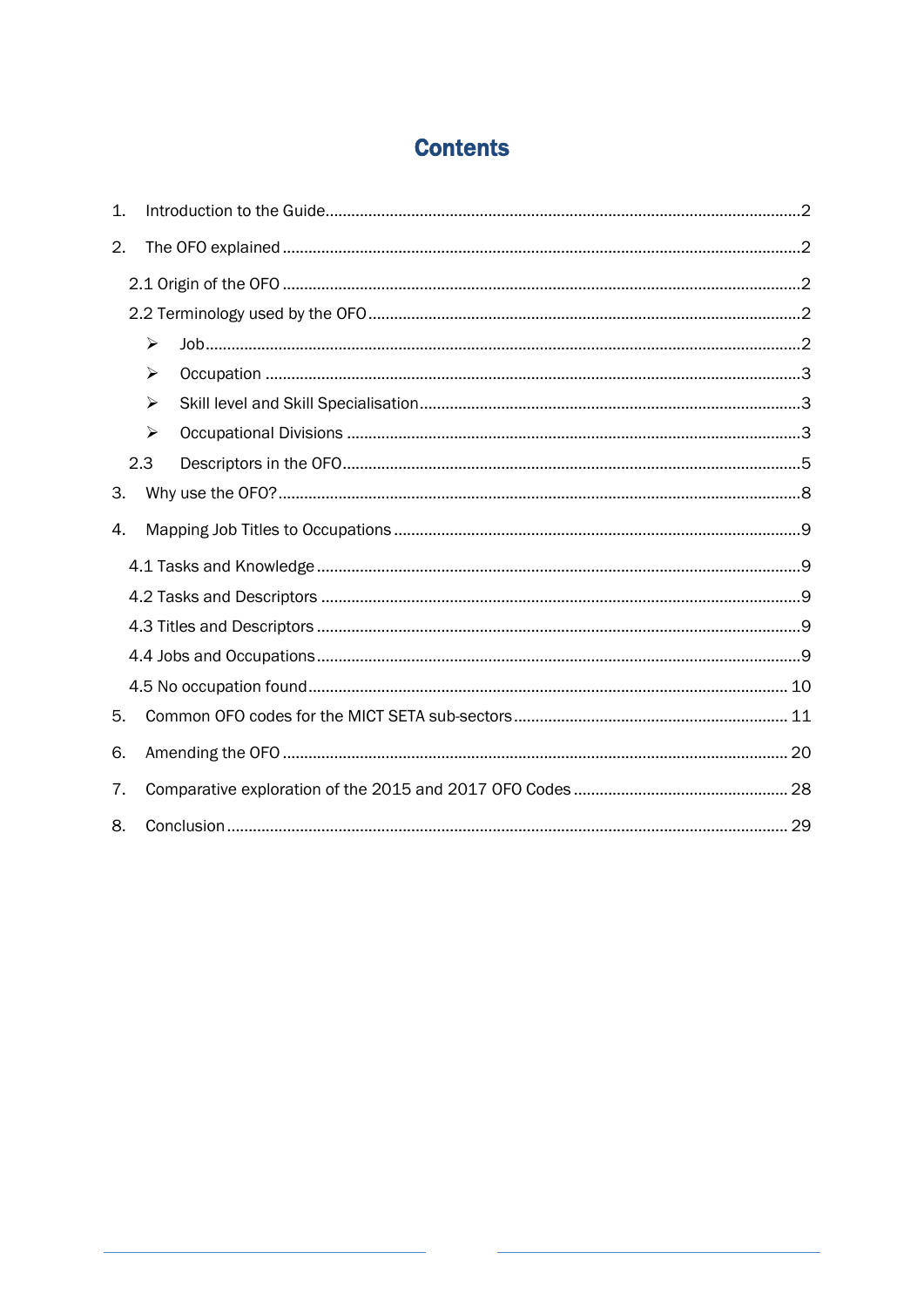### **TABLE OF TABLES:**

# **Table of Figures:**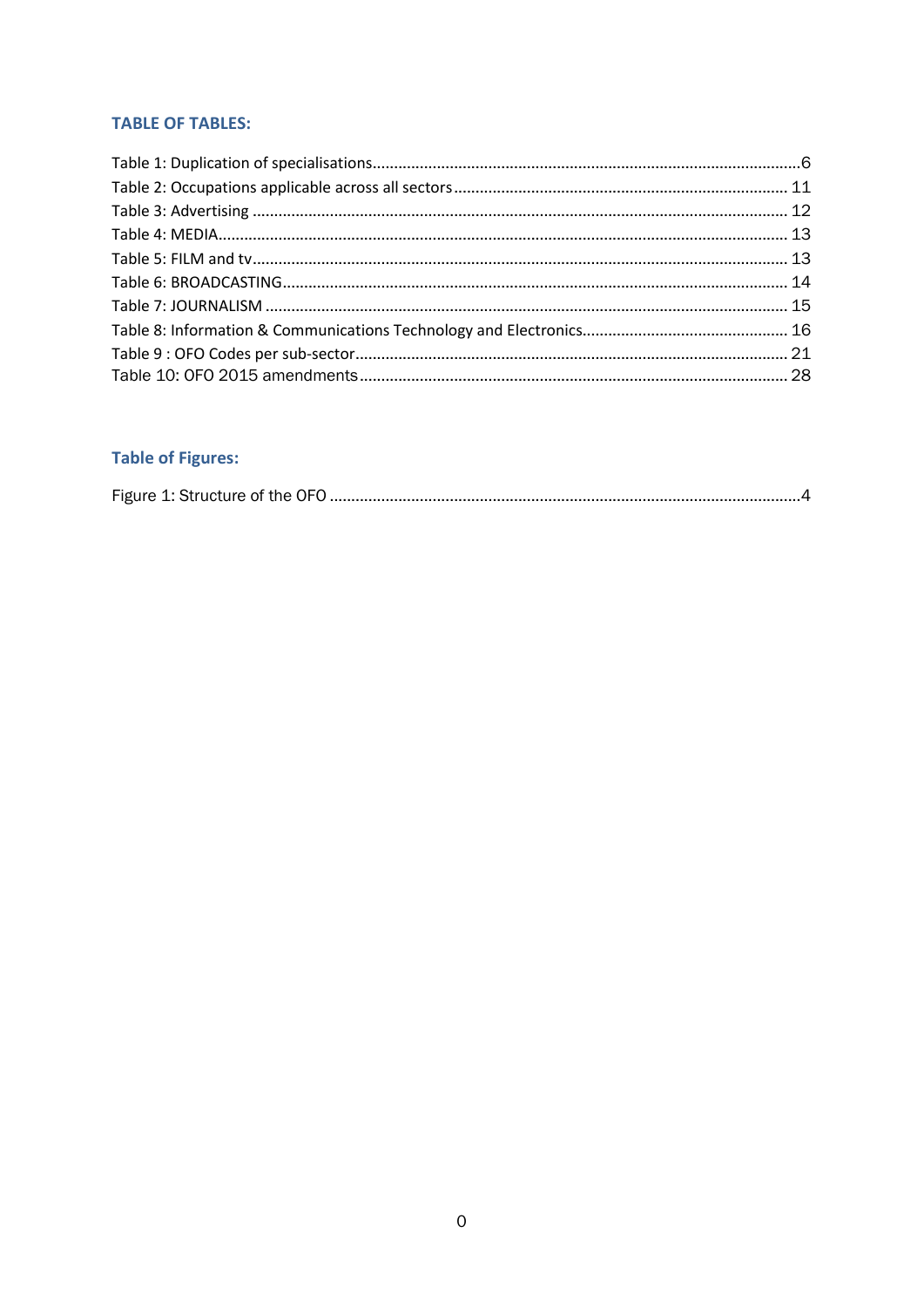# Acronyms

| Abbreviation | <b>Terminology</b>                                 |  |
|--------------|----------------------------------------------------|--|
| <b>DHET</b>  | Department of Higher Education and Training        |  |
| <b>MICT</b>  | Media, Information and Communications Technologies |  |
| <b>NQF</b>   | <b>National Qualifications Framework</b>           |  |
| <b>OFO</b>   | <b>Organising Framework for Occupations</b>        |  |
| <b>SAQA</b>  | <b>South African Qualifications Authority</b>      |  |
| <b>SETA</b>  | <b>Sector Education and Training Authority</b>     |  |
| <b>SSP</b>   | Sector Skills Plan(ning)                           |  |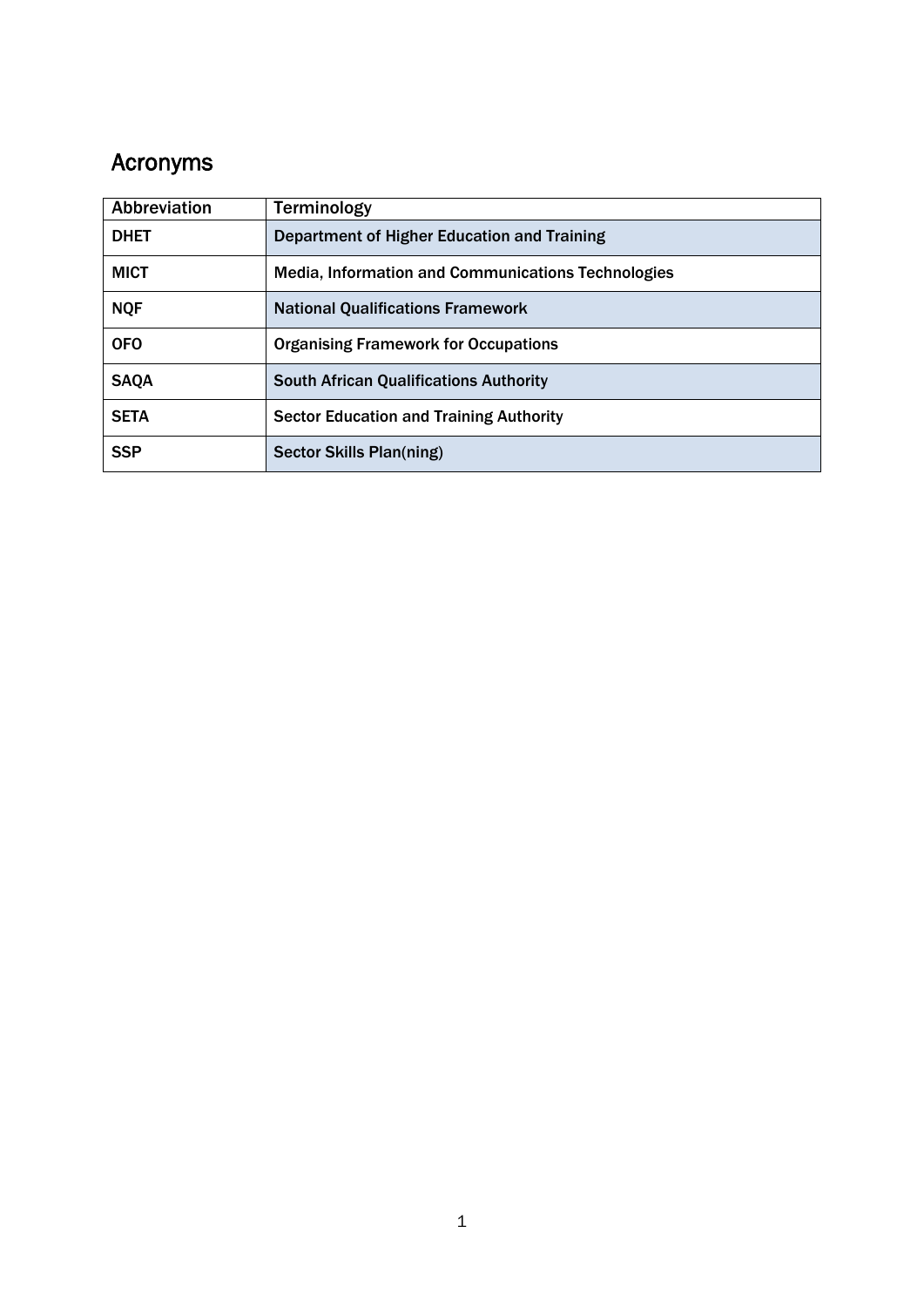# <span id="page-4-0"></span>1. Introduction to the Guide

Progress in the field of skills development continues to unfold in the most unpredictable way. There are challenges in implementation; equally, there are also positive outcomes that have been documented by practitioners. SETAs continue to perform their duties as agencies of skills development, with the sole mandate to address skills shortages in their respective sectors. The Media, Information and Communication Technologies Sector Education and Training Authority (MICT SETA) is also guided by this mandate, and therefore it aims to generate, facilitate and accelerate the processes of quality skills development in the MICT sector. This can only be possible if it is able to identify where skills interventions are required. It must be able to provide data into the national skills reporting structures in forms that are compatible across sectors at standard levels of competence.

As means to try regulate language and levels relevant to occupations in South Africa, the Department of Higher Education and Training (DHET) has implemented and updated the Organising Framework for Occupations (OFO). This is a coded occupational system that DHET uses to identify, report, monitor skills demand and Supply in the South African labour market. The OFO adds value to skills development planning and implementation purposes, such that it provides a common language on occupations.

# <span id="page-4-1"></span>2. The OFO explained

# <span id="page-4-2"></span>2.1 Origin of the OFO

In efforts to improve planning for skills development, the South African Government through DHET (previously through the Department of Labour) has been engaged in a number of iterations of classifying jobs into occupations. The process started in 2004, using international frameworks for comparison and inspiration. The number of occupations /specialisations classified in the OFO had risen to over 5 000 in the 2015 version of the framework.

The OFO is built from in-depth details of analysing tasks and skills required to perform a job, thus, grouping similar occupations. In such analysis there is a common language on occupations. These occupations are described within originalities and groupings of task, skills and knowledge, also categorized in hierarchical levels.

# <span id="page-4-3"></span>2.2 Terminology used by the OFO

Explained below are the relevant terminologies used in this document:

### <span id="page-4-4"></span>Job

A job is a set of tasks and duties carried out by one person for a particular employer. This includes self-employment. A job has a title, such as driver, secretary, programmer, systems analyst, sales manager, managing director or sole proprietor. A job has a description that sets out the details of tasks, duties and standards of performance to be achieved by the person.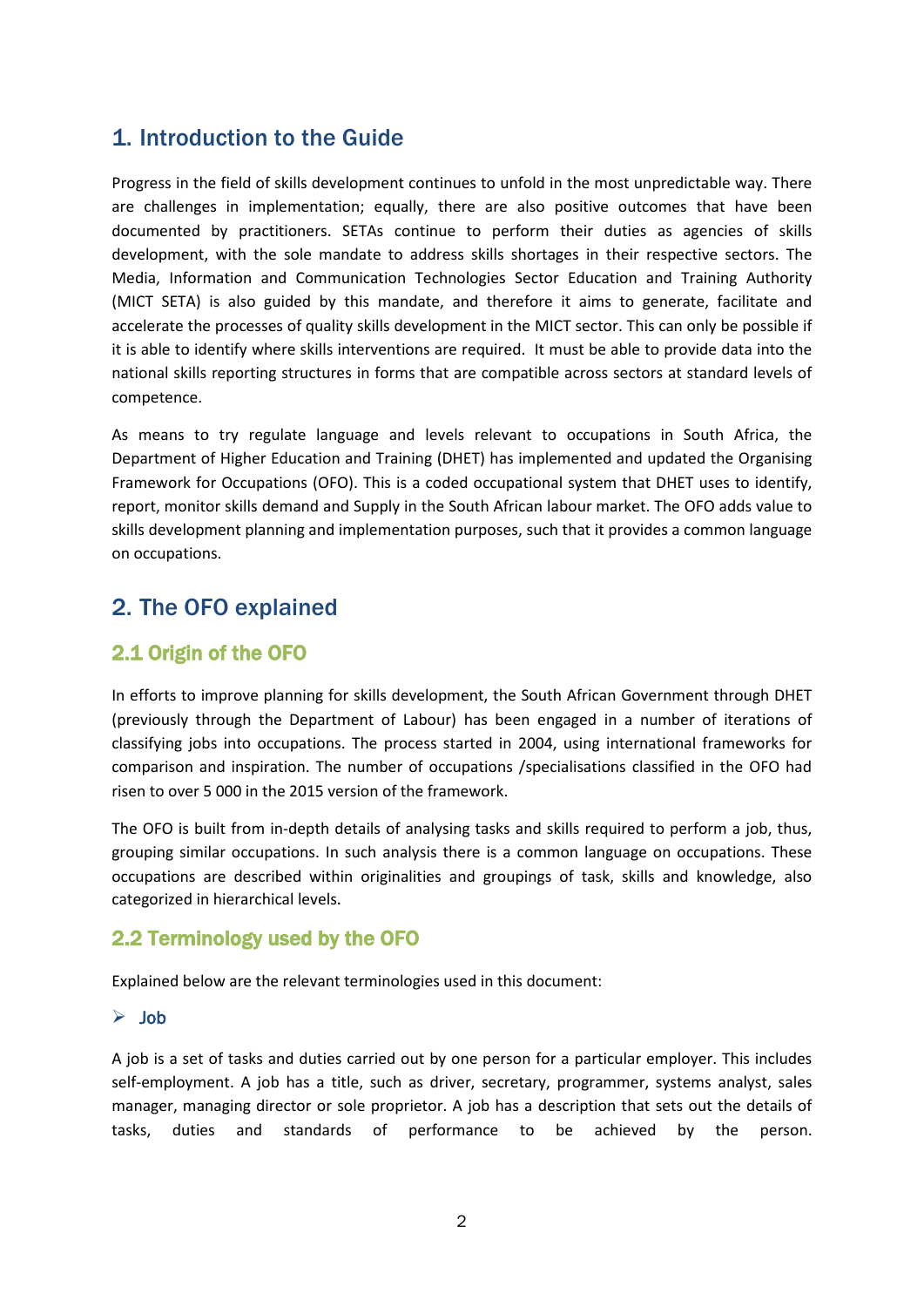## <span id="page-5-0"></span> $\triangleright$  Occupation

An occupation is a set of jobs, tasks and duties are characterised by a high degree of similarity. Within occupations, specialisations identify variances. For example an occupation of a programmer may cover the specialisations of systems programmer, applications programmer, and analyst programmer. A programmer can specialise in one or more programming languages, such as C#, JAVA and .NET.

## <span id="page-5-1"></span> $\triangleright$  Skill level and Skill Specialisation

- Skill is the ability to carry out the tasks and duties of a given job to the standards of performance required. Skill level and skill specialisation are dimensions of skill used in arranging occupations into groups.
- Skill level is defined as a function of the complexity and range of tasks and duties to be performed and is measured by considering the nature of the work, the level of formal education and other training/experience required for competent performance.
- Skill specialisation includes the field of knowledge required, the tools/machinery used, the materials involved and the kinds of goods/services produced.

## <span id="page-5-2"></span> $\triangleright$  Occupational Divisions

Skill level and skill specialisation are used to divide occupations into groupings, from Major (1 digit), through Sub-major (2 digits), Minor (3 digits) to Unit (4 digits). An Occupation is 6 digits, incorporating specialisations and alternative occupation titles. Examples of these divisions appear in figure 1 below: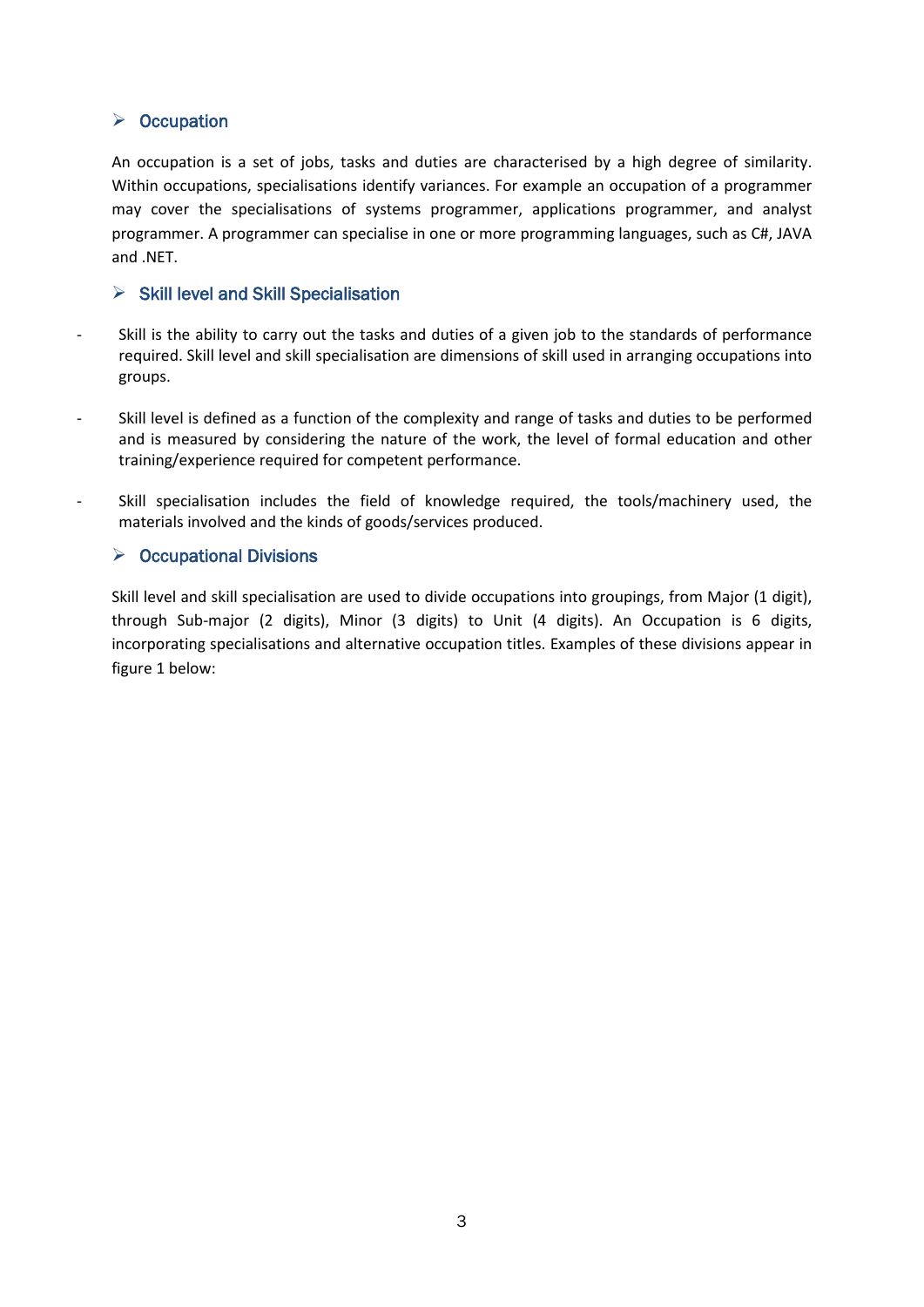#### FIGURE 1: STRUCTURE OF THE OFO

<span id="page-6-0"></span>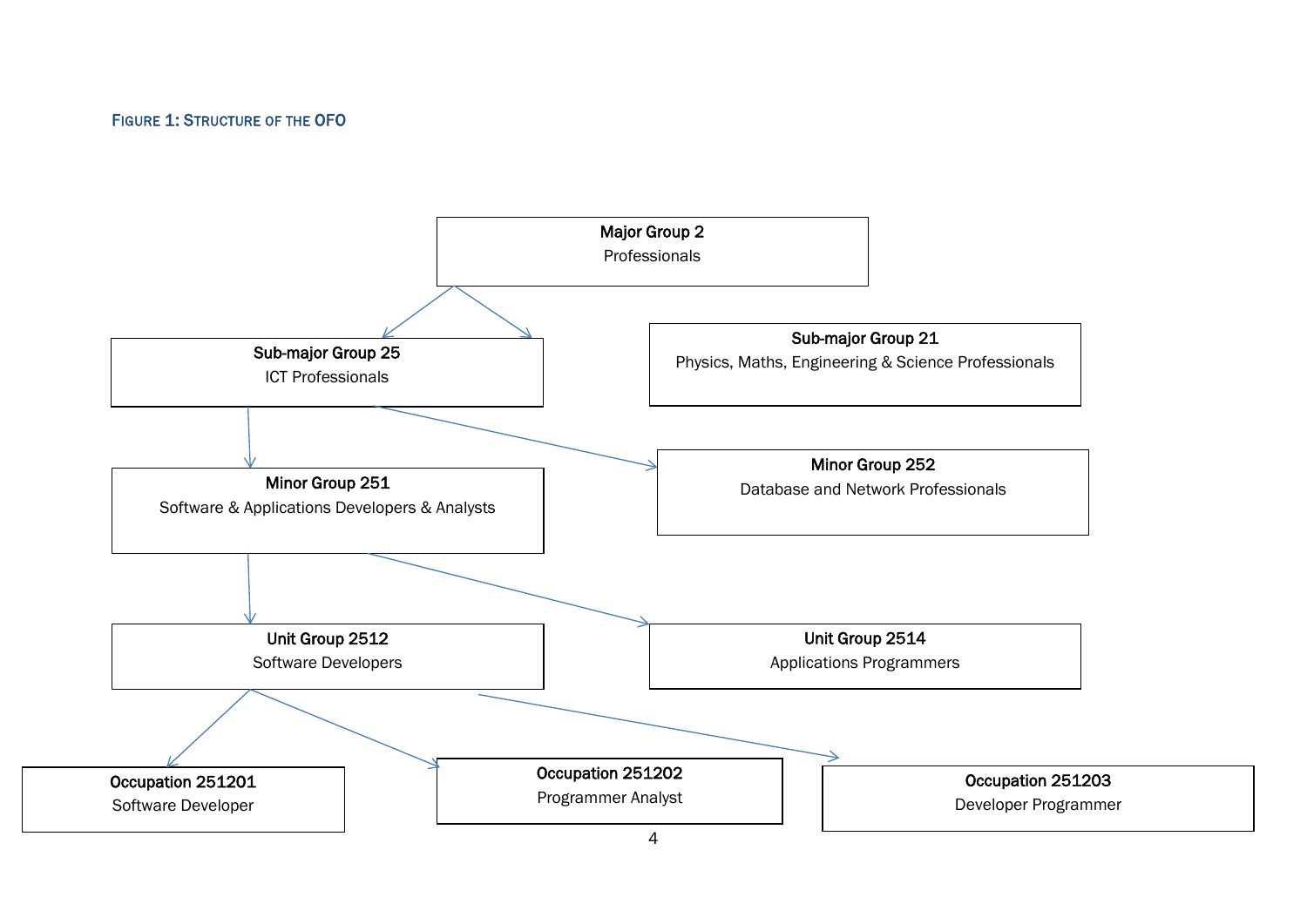

It is evident from this diagram that the user of the OFO can become confused by the visible overlap between what should be discrete occupations. Examining the definitions of "software", "computer programs" and "applications" can reveal that all of these groupings of a computer program or suite of programs are designed to accomplish the same purpose.

This guide attempts to assist users of the OFO by recommending the use of the common occupation codes within the appropriate unit groups and the avoidance of superfluous codes. Below explained are the 'Descriptors' in the OFO.

## 2.3 Descriptors in the OFO

<span id="page-7-0"></span>A description of what an occupation entails is developed for every Occupational Grouping in the OFO; this is to match 'Job Titles' to 'Occupations'. These descriptors, associated tasks, together with specialisations and alternative are used to match Job Titles to Occupations. A Job Title will often correspond to an 'Occupation Title' in the OFO. If that is not the case the user will be required to consider Specialisations for a closer "fit", although there still can be some confusion due to duplication of Specialisations, as shown below in table 1: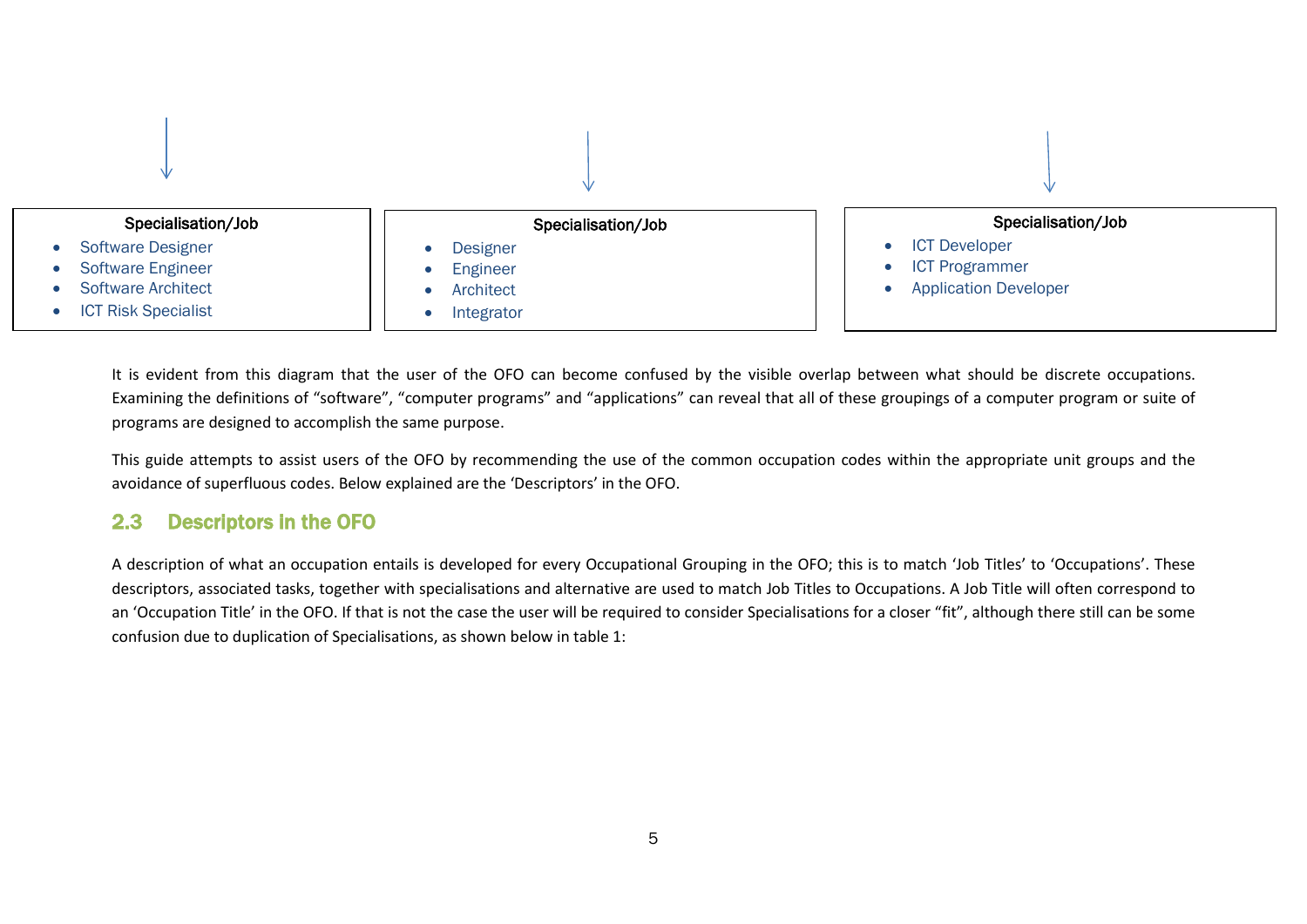#### **TABLE 1: DUPLICATION OF SPECIALISATIONS**

| <b>CODES</b> | <b>Specialisations</b>                                                    |
|--------------|---------------------------------------------------------------------------|
| 2015-251201  | Software Designers                                                        |
| 2015-251201  | ICT Risk Specialist*                                                      |
| 2015-251201  | <b>Information Architect Software</b>                                     |
| 2015-251201  | Software Engineer                                                         |
| 2015-251201  | Software Architect                                                        |
| 2015-251202  | <b>Education Systems Coordinator*</b>                                     |
| 2015-251202  | Designer (Hardware* - Digital / Software)                                 |
| 2015-251202  | Engineer (Applications / Content / IT / Software / Systems / WAN)         |
| 2015-251202  | Cross Enterprise Integrator                                               |
| 2015-251202  | Computing (Development / Field) Engineers                                 |
| 2015-251202  | Architects (Enterprise / Internet / IT / Network / Software / UNIX / Web) |
| 2015-251202  | Software Configuration / Licensing Specialist                             |
| 2015-251202  | Database Designer                                                         |

<span id="page-8-0"></span>It is important to note that these jobs are likely not supposed to be grouped or to share the same 2512 – software developers code. A recommendation is that the ICT Risk Specialist must be allocated to 2015-252901 ICT - Security Specialist. The Education Systems Coordinator must be allocated to the 2015- 1345 Unit. Of course there has to be a consideration depending on the detail of the tasks; Designer Hardware allocated to 2015-215201 Electronics Designer. Further clarification can be sought from the Descriptors for each Occupation Code. Please see below:

**2015-2512** - Software developers research, analyse and evaluate requirements for existing or new software applications and operating systems, and design, develop, test and maintain software solutions to meet these requirements.

**2015-251201** - Researches, analyses and evaluates the requirements for existing or new software applications and designs, develops, tests and maintains software solutions. Moreover, the challenge is the inclusion of "develop, test and maintain" in the tasks. These are programming functions and more correctly fall into 251203 (below).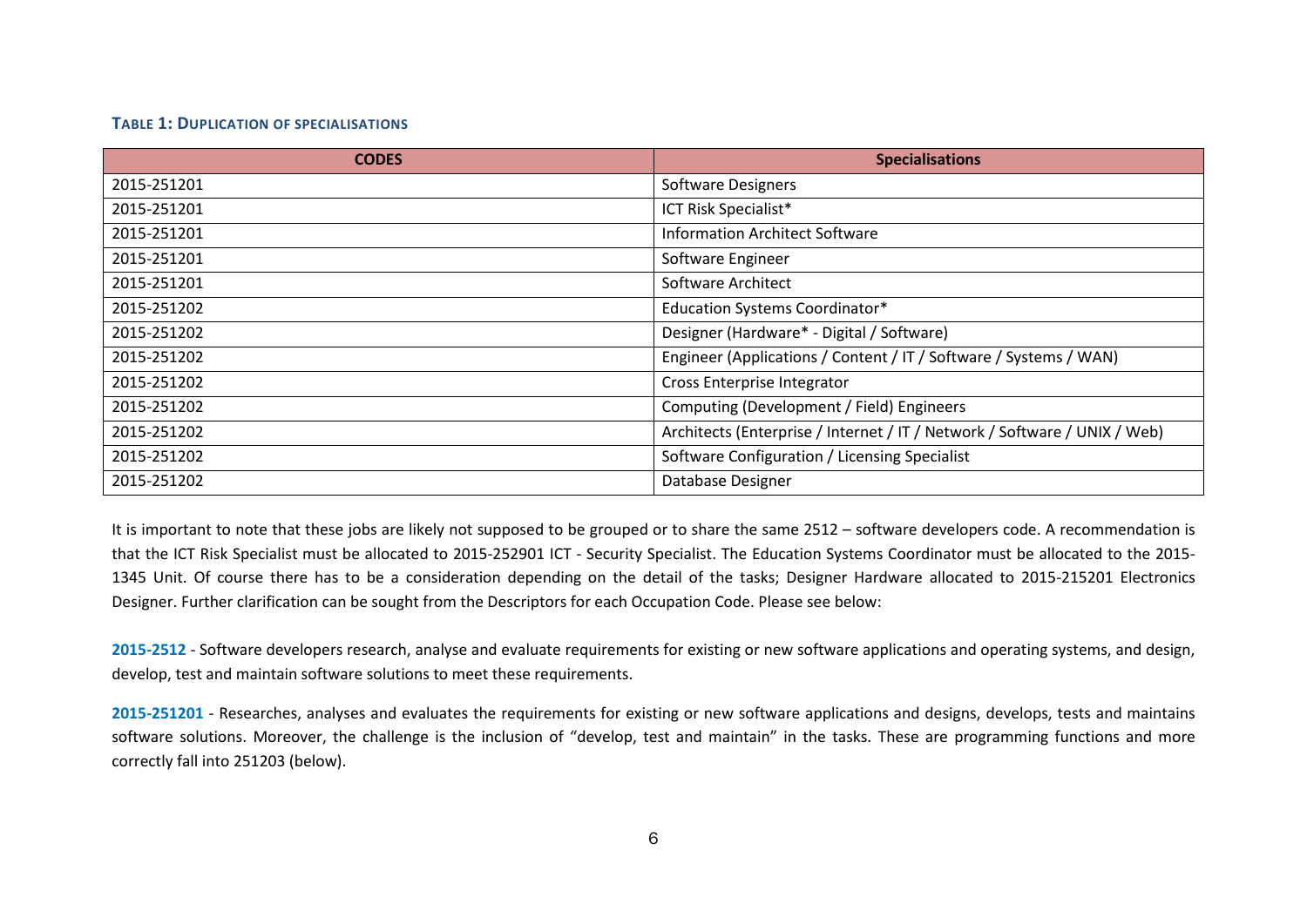**2015-251202** - Designs, develops, modifies documents and tests, implements, installs and supports software applications and systems. Please note that this occupation does not include computer programming.

**2015-251203** - Interprets specifications, technical designs and flow charts, builds, maintains and modifies the code for software applications, constructs technical specifications from a business functional model, and tests and writes technical documentation. This occupation covers the computer programming job roles.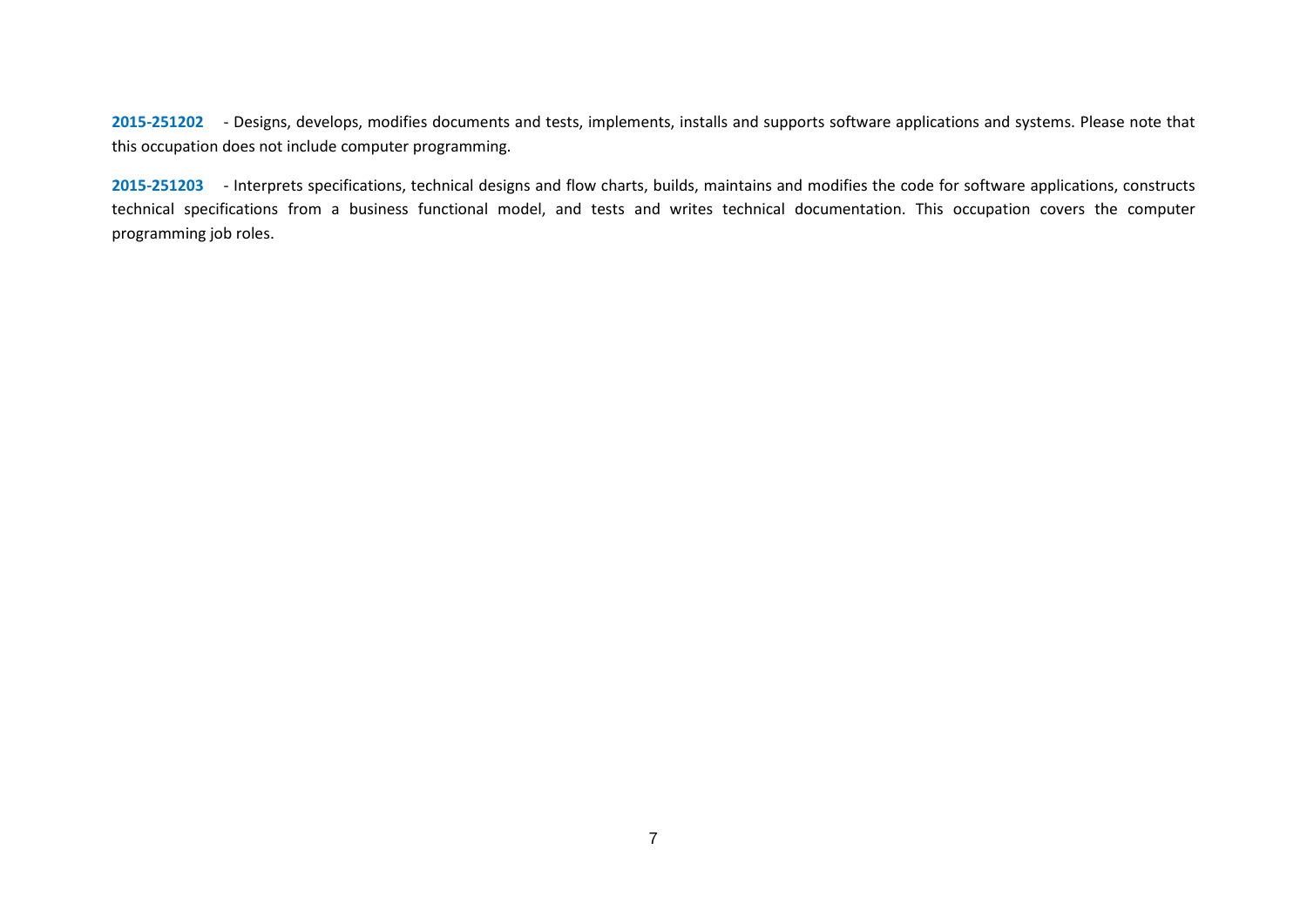# <span id="page-10-0"></span>3. Why use the OFO?

The OFO as a coded system, it is intended to enable the SETAs and DHET to achieve consistency in reporting, monitoring the supply and demand of skills and the impact of skills development interventions. In the case of the MICT SETA, where the skills employed are transversal, i.e. the same or similar jobs exist within nearly every other sector; this consistency will enable more effective planning of skills interventions. This is relevant when considering the importance of technology as a socio-economic enabler. Using the OFO as recommended by DHET, below are the benefits:

- Job titles are more consistent and specific to the output of a post. The profiles developed for occupations could be used to inform post profiles and job descriptions.
- The curricula and assessment specifications developed for occupations could inform performance assessment processes as a benchmark.
- Labour market consistency in naming convention when advertising vacancies.
- Ease of generating legislated reports.
- Link to Occupational Qualifications.
- Occupational tasks form the starting point for occupational qualification development and assessment.
- Competence or workplace output is linked to specific tasks, for which curriculum components and standards are being developed.
- Occupational pathways, developed by the QCTO could be used to inform career management of occupational groupings in the workplace.

For the OFO system to work, it is important that practitioners understand the application and follow the "rules" of grouping jobs correctly into occupations. Since the working environment is always in constant state of flux, particularly where there is use of technology, it is important to note that innovation brings new tasks and modifications to job descriptions. Therefore, Practitioners should look beneath these changes to understand whether there are any changes to fundamental occupations.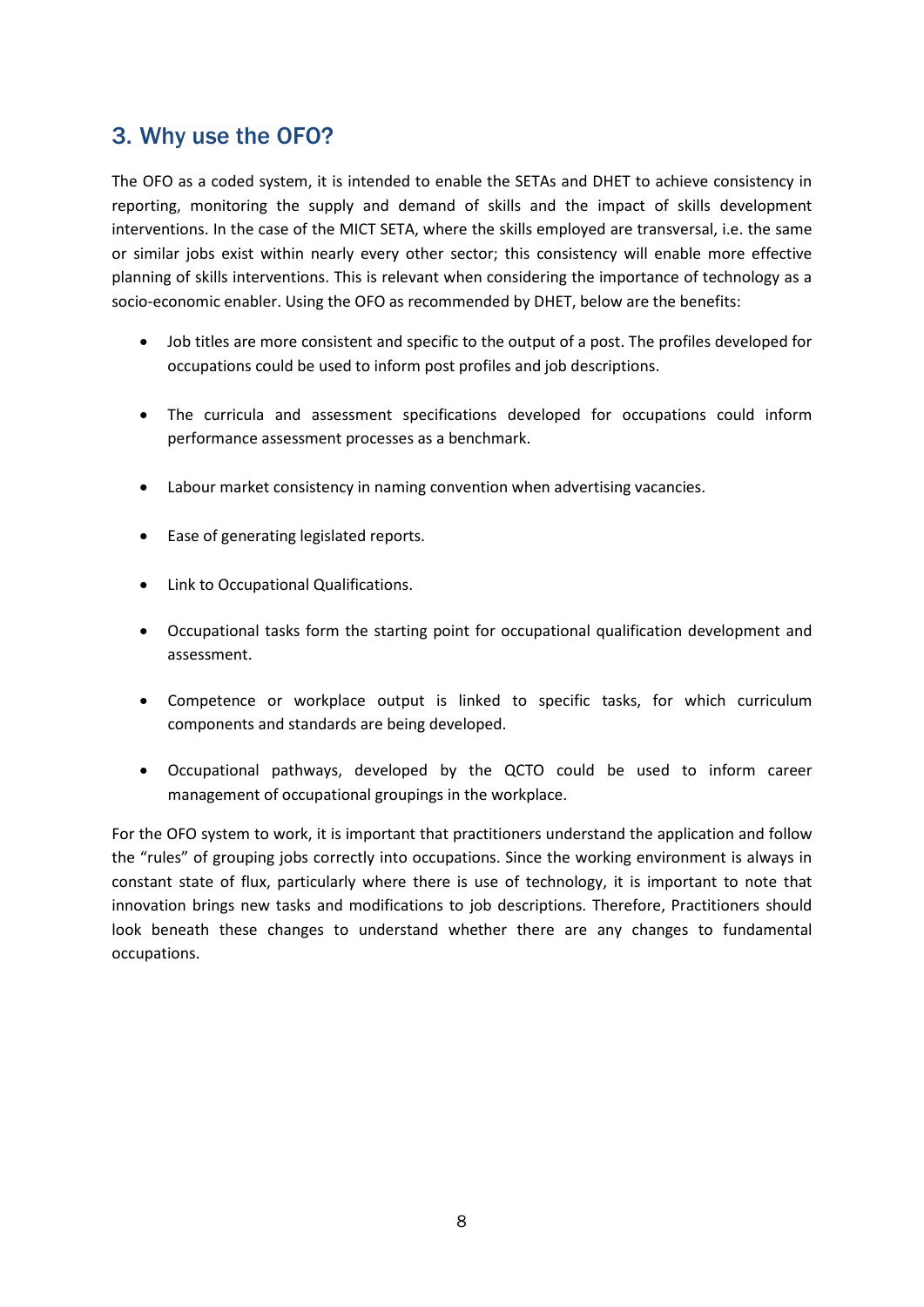# <span id="page-11-0"></span>4. Mapping Job Titles to Occupations

Employers seeking to match their internal job titles to Occupations in the OFO should first understand that an Occupation is a group of Jobs, i.e. it is a one-to-many relationship. Thus, similar Jobs will exist within one Occupation. Failing to recognise similarity by looking for exact matches will lead to a proliferation of Occupations being listed unnecessarily in the OFO.

The following guidelines will assist in accurately mapping 'Job Titles' to Occupations in the OFO.

## <span id="page-11-1"></span>4.1 Tasks and Knowledge

It is important to first look at the tasks carried out and the knowledge required for a particular job (as found in the job description) and then to seek similar sets within the Occupation descriptors. A person who writes computer code is a Software Programmer (alternative titles include Software Developer, Computer Programmer, ICT Programmer, Application Programmer). It is important to note that writing code in Java, C# or COBOL (languages) or for Windows, MAC OS or Android (platform) is a specialisation.

A person who examines processes and creates requirements or specifications for programs is an Analyst. Their specific knowledge set will identify whether they are a Systems Analyst or a Business Analyst. Moreover, an Analyst who also writes the program code is an Analyst Programmer. This combination of two different jobs into one creates a new Occupation.

## <span id="page-11-2"></span>4.2 Tasks and Descriptors

The tasks included in 'Occupation Descriptors' are based on the answers to the following questions:

- What is the expected output from the tasks performed?
- What activities are critical to the creation of the expected output?
- What is the value that the performance of those activities adds?

These answers enable comparison with existing 'Occupation Descriptors' and tasks in the OFO.

## <span id="page-11-3"></span>4.3 Titles and Descriptors

When selecting an occupation, it is important to read the 'Occupation Descriptor' to establish its suitability for the job description that underlies the Job Title, as the title alone rarely provides sufficient detail for this comparison.

## <span id="page-11-4"></span>4.4 Jobs and Occupations

Job Titles used by employers are less important than the tasks included in the Descriptors. For example, there is a high degree of similarity between the tasks performed by managers with the following Job Titles: Regional Manager, Divisional Manager, Department Manager, Branch Manager, Line Manager and Product Manager. It should also be noted that seniority is irrelevant to Occupation unless it indicates a shift into the Management Major Group from another group, or vice versa.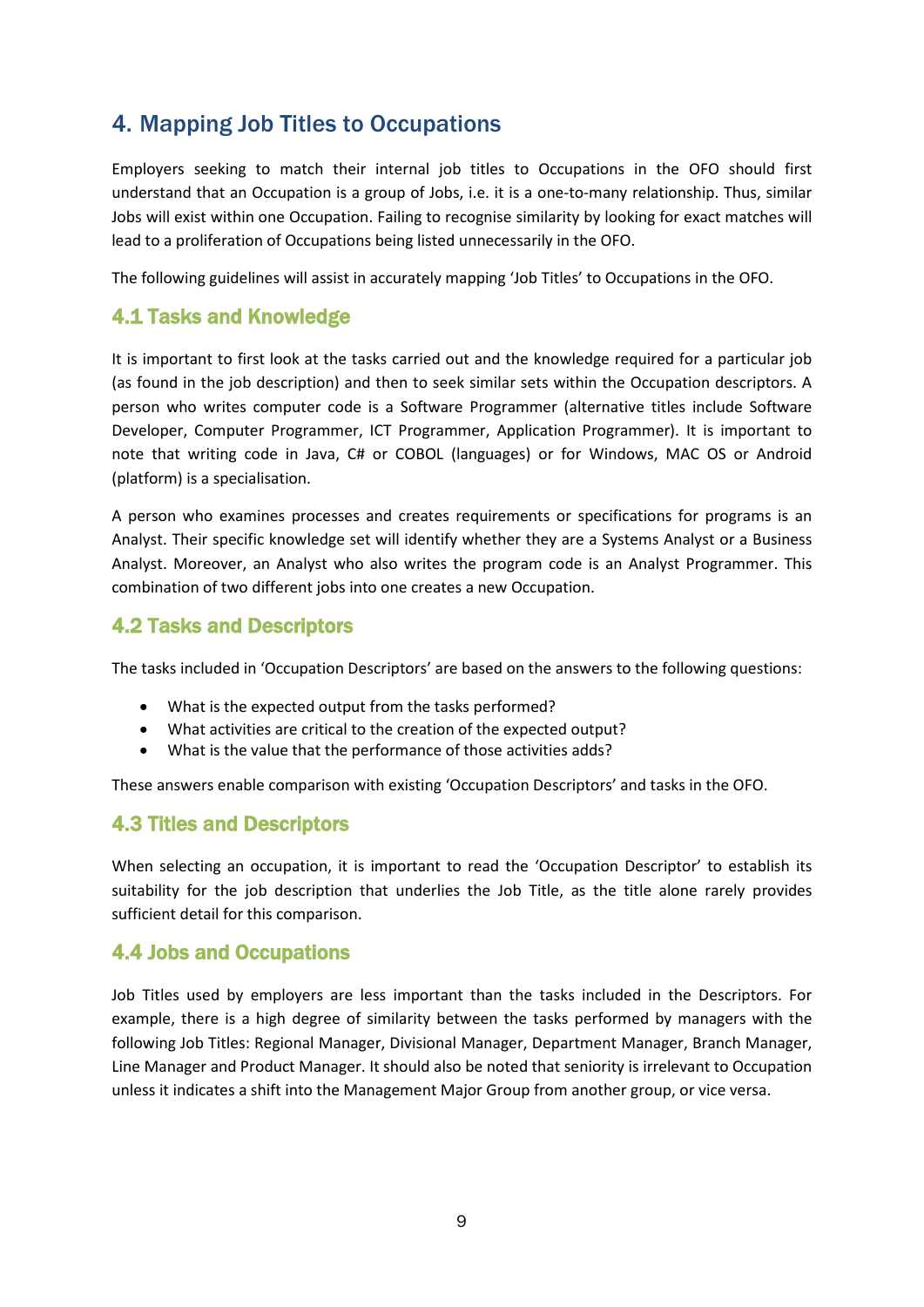# <span id="page-12-0"></span>4.5 No occupation found

With almost 1 500 occupations and over 5 600 specialisations / jobs listed in the 2015 edition of the OFO (from Legislator to ticket collector), it should be possible to match almost all job roles to an existing code, bearing in mind that the intention is to group similar jobs into one occupation.

MICT SETA urges all users to interrogate the OFO for possible applicable code(s) before concluding there is no applicable code. If necessary, users can refer to the MICT SETA for guidance. In searching for an appropriate code, it is important to dredge up the structure of the codes. This is to say, codes starting with 1 are "managers" – senior executives, codes starting with 2 are "professionals", codes starting with 3 are "technicians", codes starting with 4 are "clerical", codes starting with 5 are "service workers", and codes starting with 6 are "trades or artisans". Codes starting with 7 are "plant or machine operators". Lastly, codes starting with 8 are "labourers". It is very important to be cautious to not put a junior worker into a senior position.

With the IT sub-sector, practitioners must look beyond the "trendy" job title and examine the tasks required by the role. It has been noticed before that conflicts have risen following the unselective use of titles such as 'architect', and 'developer'. In the IT field, architects are designers and developers are the ones who turn design into reality. Unfortunately, the OFO codes 251201-251203 have completely confused these roles in the specialisations and descriptors attached. Clarity is provided on pages 6 above. The MICT SETA will work with DHET to improve the descriptors for these and other codes. If a user identifies an absolutely unique occupation, application for a new code can be made to MICT SETA, SSP Department. If the department agrees, the application will be forwarded to DHET to allocate the new code.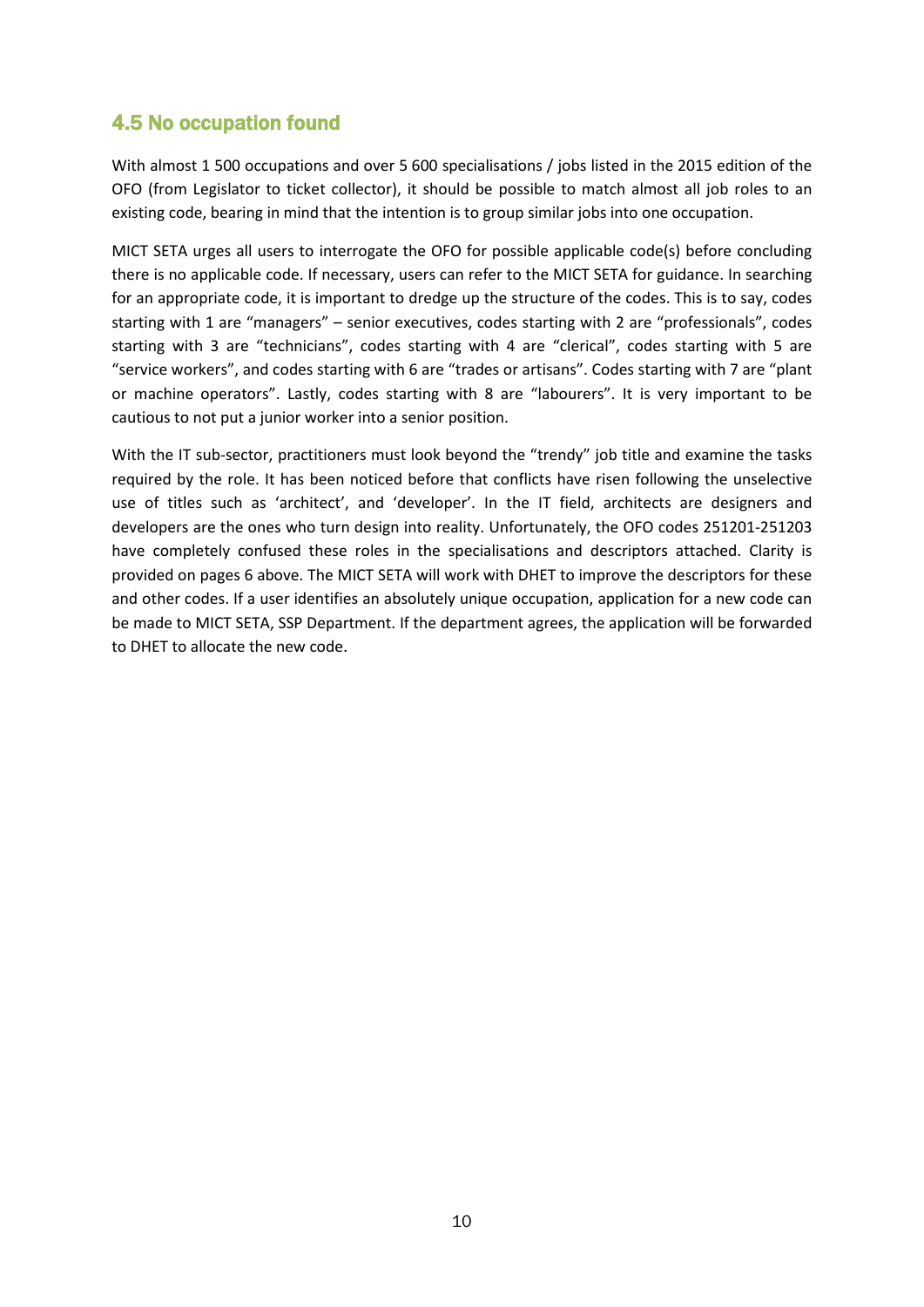# <span id="page-13-0"></span>5. Common OFO codes for the MICT SETA sub-sectors

The Codes listed in this section have been identified to be commonly used for occupations/job titles. The list is not intended to be exhaustive but does cover over 90% of the job roles found in the MICT sub-sectors.

Practitioners should note that there is considerable overlap between the sub-sectors for certain occupations. For example, some advertising companies employ people engaged in video/TV production. Suitable occupation codes will be found in the relevant Media grouping. Furthermore, many occupations are common to all business types across all sectors. Typically, these include senior management and administrative roles. Codes for these occupations are not unique to MICT subsectors; below in table 2 is a condensed list:

| Code        | <b>Occupation</b>                         |
|-------------|-------------------------------------------|
| 2015-112101 | Director (Enterprise / Organization)      |
| 2015-121101 | <b>Finance Manager</b>                    |
| 2015-121102 | Payroll Manager                           |
| 2015-121103 | <b>Credit Manager</b>                     |
| 2015-121104 | Internal Audit Manager                    |
| 2015-121201 | Personnel / Human Resource Manager        |
| 2015-121202 | <b>Business Training Manager</b>          |
| 2015-121204 | <b>Recruitment Manager</b>                |
| 2015-121206 | <b>Health and Safety Manager</b>          |
| 2015-121901 | <b>Corporate General Manager</b>          |
| 2015-121902 | <b>Corporate Services Manager</b>         |
| 2015-121904 | <b>Contract Manager</b>                   |
| 2015-121906 | Franchise Manager                         |
| 2015-134904 | <b>Office Manager</b>                     |
| 2015-243202 | Marketing / Communication Strategist      |
| 2015-243203 | <b>Corporate Communication Manager</b>    |
| 2015-331301 | Bookkeeper                                |
| 2015-332302 | <b>Purchasing Officer</b>                 |
| 2015-334101 | Office Supervisor                         |
| 2015-334102 | <b>Office Administrator</b>               |
| 2015-334302 | <b>Personal Assistant</b>                 |
| 2015-431101 | <b>Accounts Clerk</b>                     |
| 2015-431301 | Payroll Clerk                             |
| 2015-432101 | Stock Clerk / Officer                     |
| 2015-432102 | Dispatching and Receiving Clerk / Officer |
| 2015-441601 | <b>Human Resources Clerk</b>              |
| 2015-441602 | Skills Development Administrator          |
| 2015-732101 | <b>Delivery Driver</b>                    |
| 2015-811201 | <b>Commercial Cleaner</b>                 |

#### <span id="page-13-1"></span>**TABLE 2: OCCUPATIONS APPLICABLE ACROSS ALL SECTORS**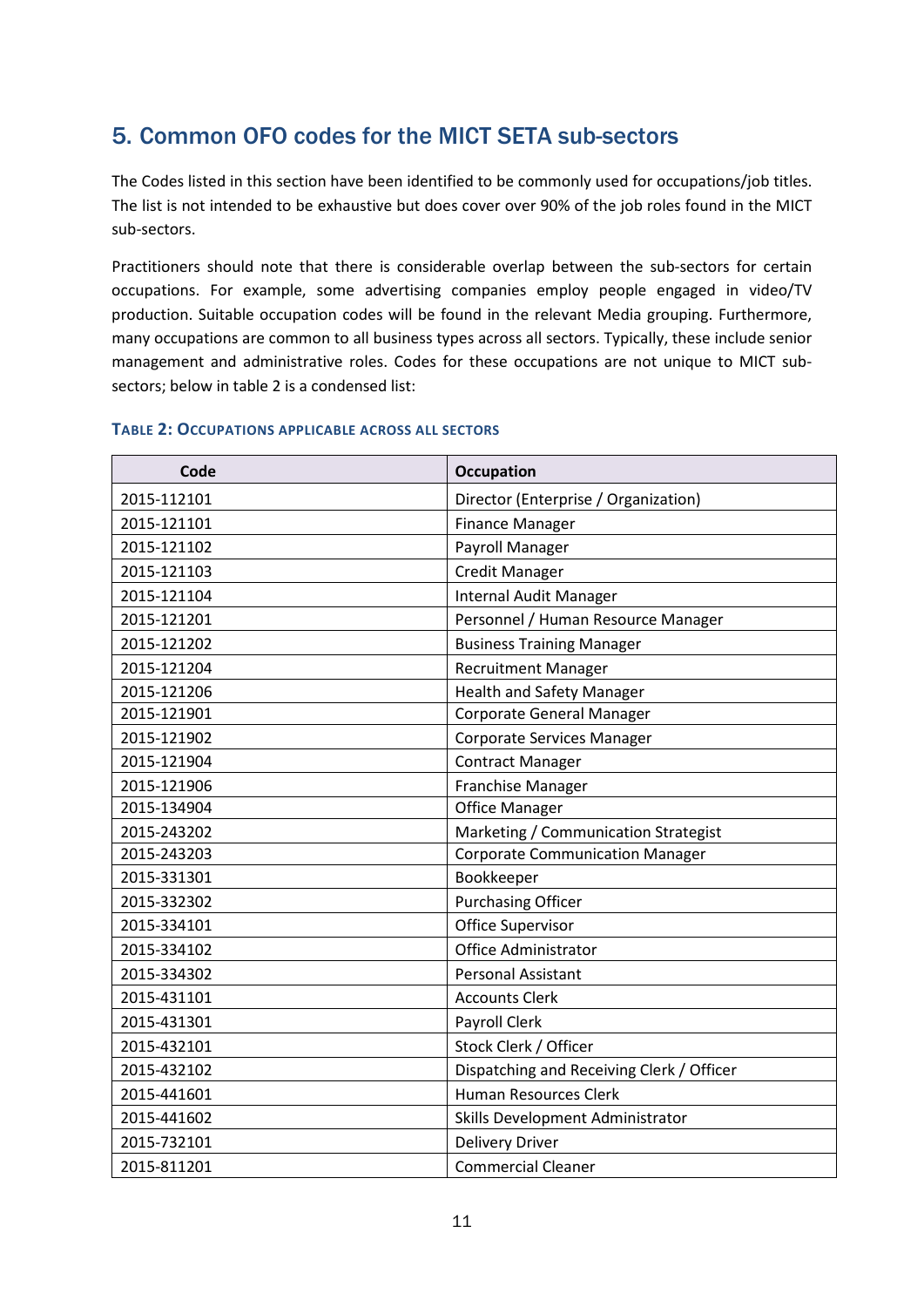The following tables show occupations and specialisations. Please note that these are not exhaustive lists but to clarify where necessary.

### **TABLE 3: ADVERTISING**

<span id="page-14-0"></span>

| Code        | <b>Occupation</b>                                 | <b>Specialisations</b>                                  |
|-------------|---------------------------------------------------|---------------------------------------------------------|
| 2015-122201 |                                                   | Account Director, Account Manager, Creative Director,   |
|             | <b>Advertising &amp; Public Relations Manager</b> | Head of Content, Media Director, Strategy Director      |
|             |                                                   |                                                         |
| 2015-243101 |                                                   | <b>Community Manager, Creative Strategist, Creative</b> |
|             | <b>Advertising Specialist</b>                     | Technologist, Copywriter, Digital Campaign Manager,     |
|             |                                                   | Insights Executive, Media Planner, PR Consultant,       |
|             |                                                   | <b>Strategic Planner</b>                                |
| 2015-122105 | <b>Customer Service Manager</b>                   | <b>Client Service Director</b>                          |
|             |                                                   |                                                         |
| 2015-216601 | <b>Graphic Designer</b>                           | Animator, Art Director, Content Developer, Designer,    |
|             |                                                   | Finished Artist, DTP Operator                           |
| 2015-216603 |                                                   |                                                         |
|             |                                                   | Instructional Designer, Interactive Media Designer,     |
|             | Multimedia Designer                               | Digital Media Designer, Multimedia Artist               |
| 2015-121905 |                                                   |                                                         |
|             | Programme or Project Manager                      | Project manager, Traffic manager                        |
|             |                                                   |                                                         |
| 2015-441903 |                                                   |                                                         |
|             | Programme or Project Administrator                | Practice & Project Administrator, Traffic Assistant     |
|             |                                                   |                                                         |
|             |                                                   |                                                         |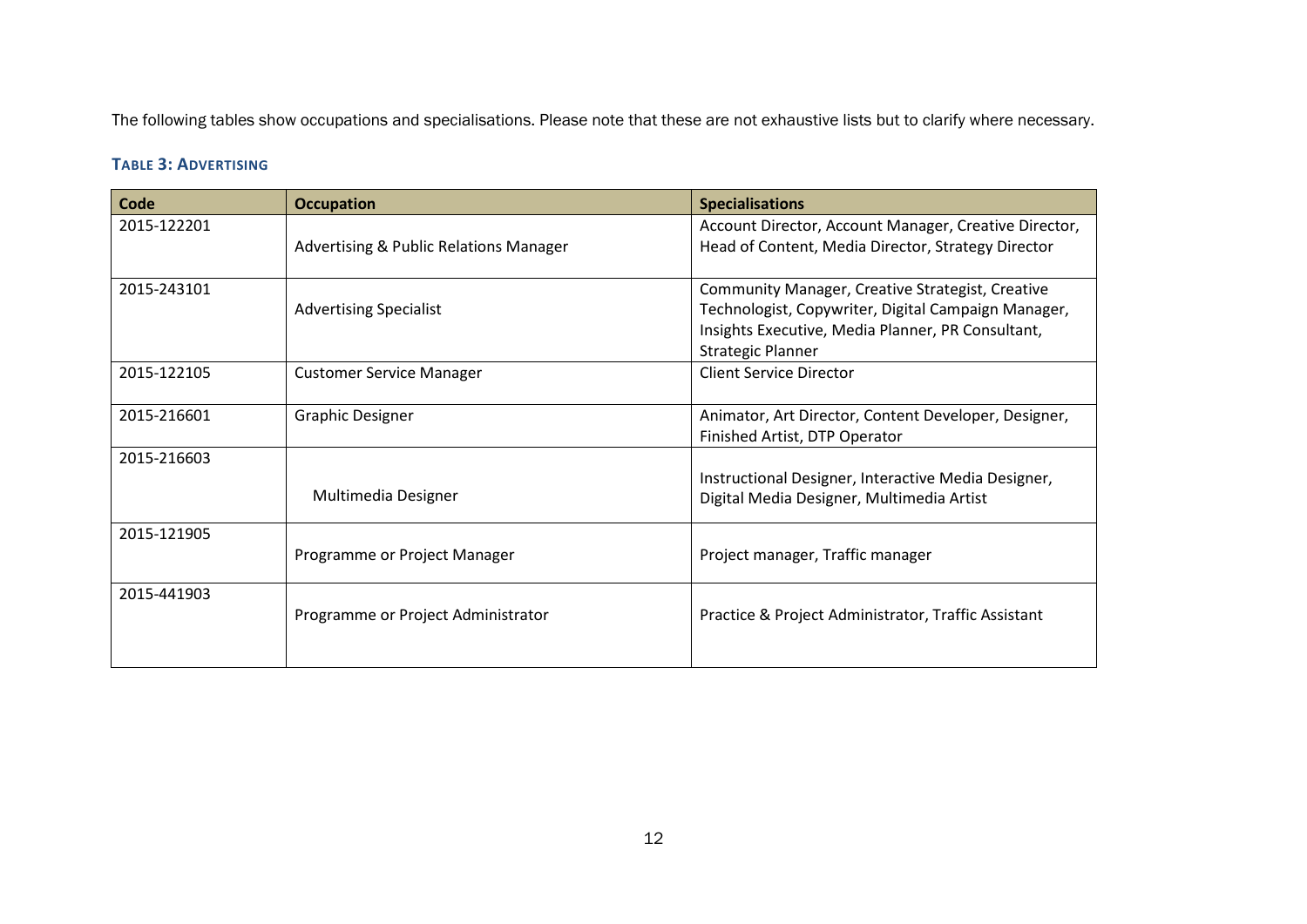While many occupations under this heading are easy to separate into sub-sectors, a few are more generic to the media environment, some are found in Advertising. Examples can be seen in the table 4 below:

#### **TABLE 4: MEDIA**

| Code        | <b>Occupation</b>       | <b>Specialisations</b>                                                |
|-------------|-------------------------|-----------------------------------------------------------------------|
|             |                         | Animator, Art Director, Content Developer, Designer, Finished Artist, |
| 2015-216601 | <b>Graphic Designer</b> | DTP Operator                                                          |
| 2015-216602 | Illustrator             | Art Director, Finished Artist, Digital Media Designer                 |
|             |                         | Instructional Designer, Interactive Media Designer, Digital Media     |
| 2015-216603 | Multimedia Designer     | Designer, Multimedia Artist                                           |
| 2015-251301 | Multimedia Specialist   | Computer Animator, Game developer, web developer                      |
| 2015-265412 | Media Producer          | Head of Content, Media Director, Strategy Director                    |

This section focuses on the roles specific to the creation of content using film or video (TV) technologies. Outlined below in table 5 is a condensed list:

#### **TABLE 5: FILM AND TV**

<span id="page-15-1"></span><span id="page-15-0"></span>

| Code        | <b>Occupation</b>                           |
|-------------|---------------------------------------------|
| 2015-265401 | Director (Film, Television, Radio or Stage) |
| 2015-265402 | Director of Photography                     |
| 2015-265403 | Film and Video Editor                       |
| 2015-265405 | <b>Technical Director</b>                   |
| 2015-265406 | Video Producer                              |
| 2015-265408 | <b>Casting Director</b>                     |
| 2015-265409 | Film and Television Production Manager      |
| 2015-265411 | Location Manager (Film or Television)       |
| 2015-343902 | Light Technician                            |
| 2015-343908 | Film Technician                             |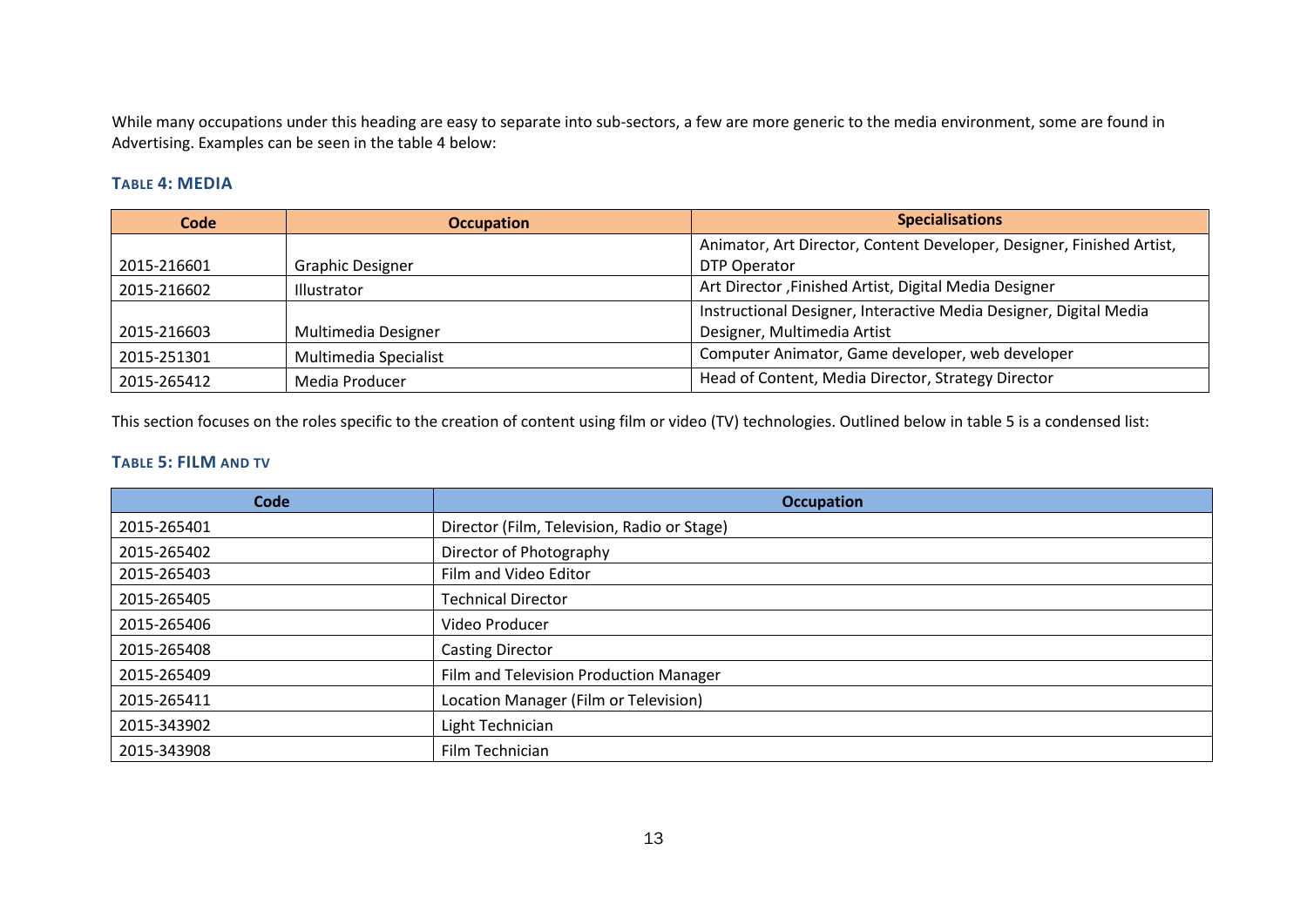The focus in this section is specific to 'Broadcasting', i.e. the transmission of content by a TV or Radio station directed to viewers/listeners who tune in to the relevant channel.

## **TABLE 6: BROADCASTING**

<span id="page-16-0"></span>

| Code        | <b>Occupation</b>                       |
|-------------|-----------------------------------------|
|             |                                         |
| 2015-265404 | Program Director (Television or Radio)  |
| 2015-265410 | Radio or Television Programme Organiser |
| 2015-265601 | Radio Presenter                         |
|             |                                         |
| 2015-265602 | <b>Television Presenter</b>             |
|             |                                         |
| 2015-343903 | <b>Stage Manager</b>                    |
| 2015-352101 | <b>Broadcast Transmitter Operator</b>   |
| 2015-352104 | <b>Television Equipment Operator</b>    |
|             |                                         |
| 2015-352105 | <b>Radio Station Operator</b>           |
|             |                                         |
| 2015-862924 | Stage or Studio Hand                    |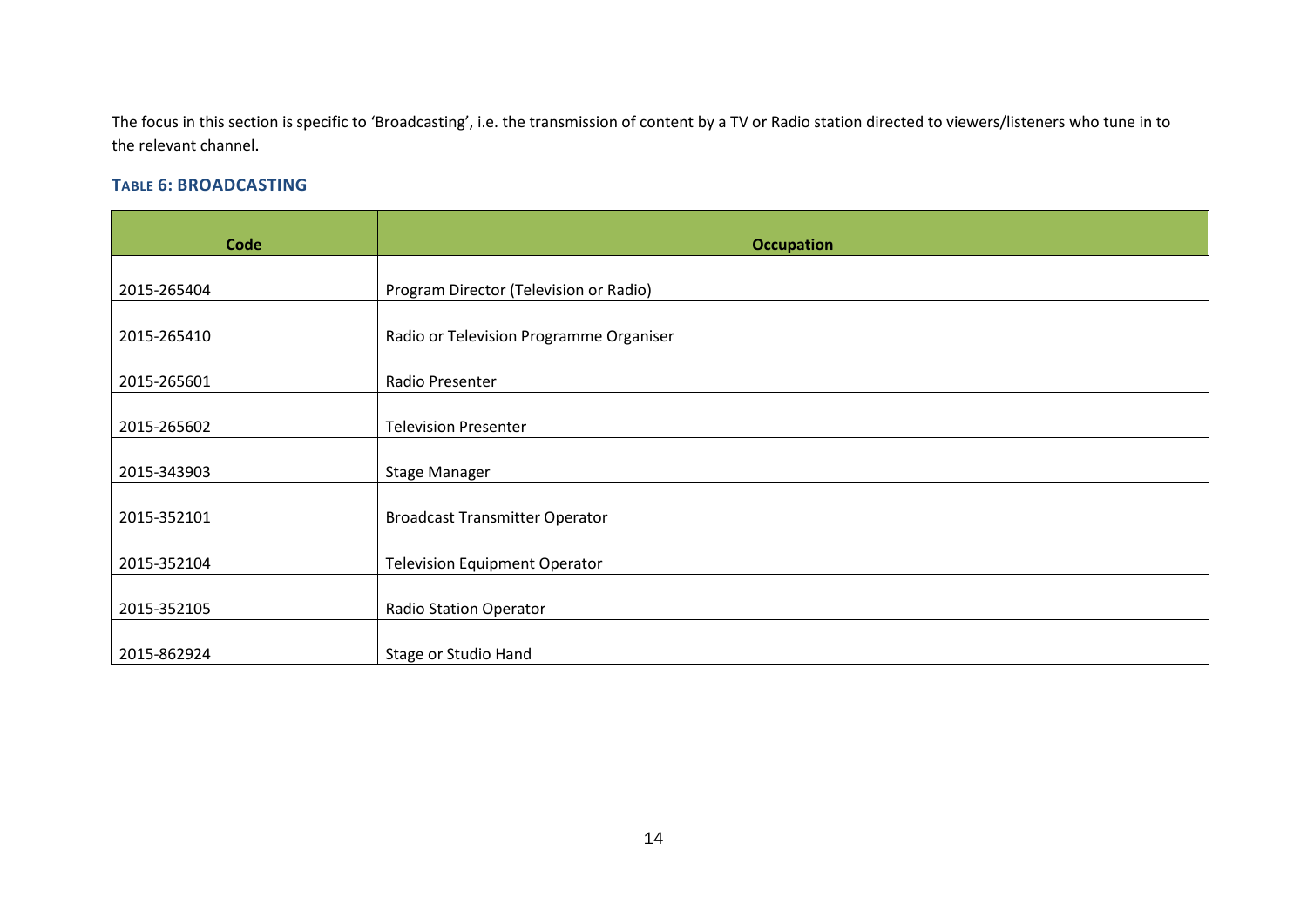This section focuses on the roles that are specific to journalism, i.e. the gathering of information about people, places and events and compiling reports for presentation on various media platforms. Table 7 below shows occupations linked to codes and specialisations:

#### **TABLE 7: JOURNALISM**

<span id="page-17-0"></span>

| Code        | <b>Occupation</b>              | <b>Specialisation</b> |
|-------------|--------------------------------|-----------------------|
| 2015-134917 | Publisher                      | Management            |
|             |                                | Editor                |
| 2015-264202 | Newspaper or Periodical Editor |                       |
|             |                                | Journalist            |
| 2015-264203 | Print Journalist               |                       |
|             |                                | Journalist            |
| 2015-264204 | Radio Journalist               |                       |
|             |                                |                       |
|             |                                | Journalist            |
| 2015-264205 | <b>Television Journalist</b>   |                       |
|             |                                | Journalist            |
| 2015-264206 | Critic                         |                       |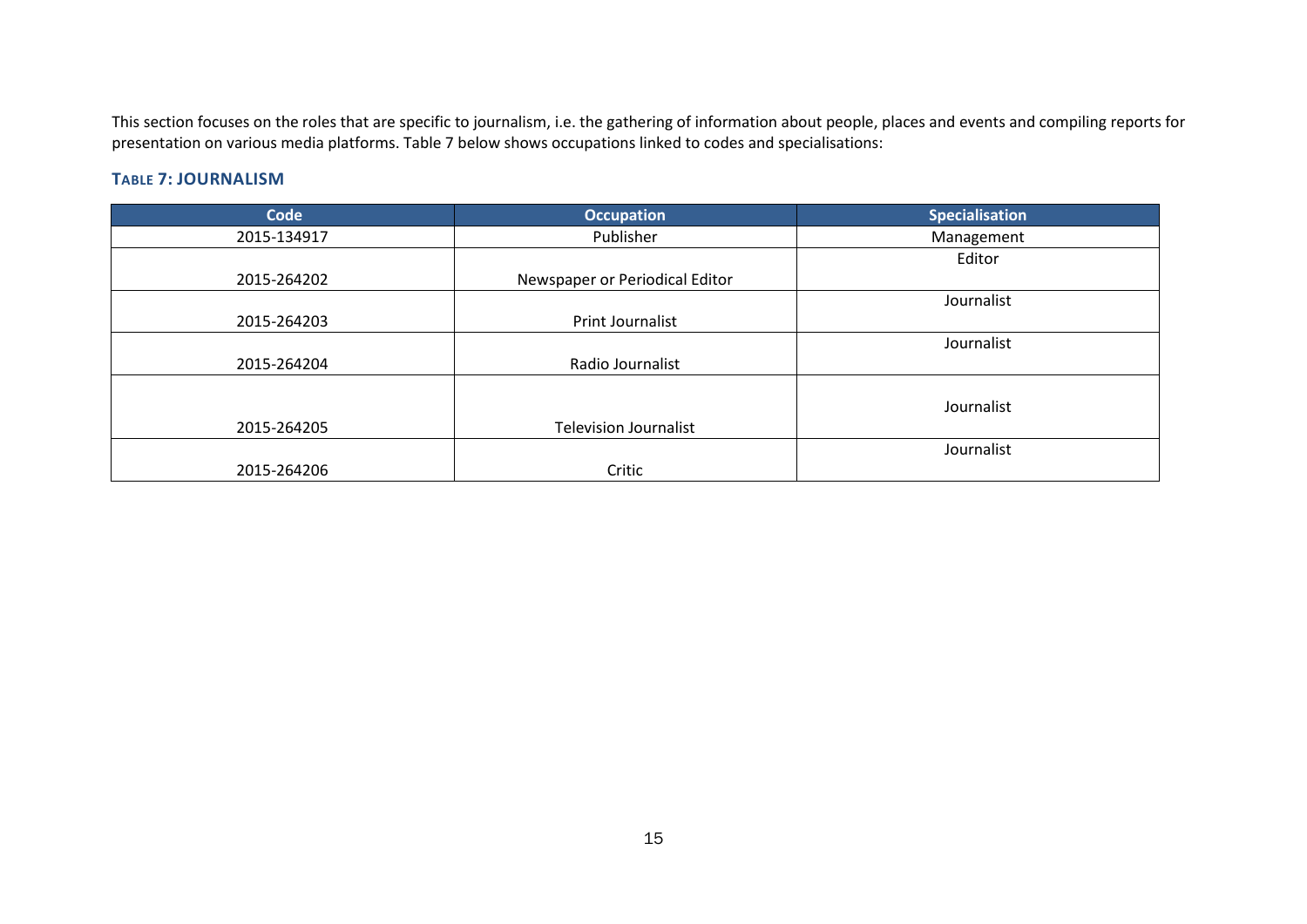This section focuses on linking OFO codes to job titles by grouping. The below table illustrates this in a more accurate and efficient way.

## **TABLE 8: INFORMATION & COMMUNICATIONS TECHNOLOGY AND ELECTRONICS**

<span id="page-18-0"></span>

| Code   | <b>Job Title</b>                               | Group                                      |
|--------|------------------------------------------------|--------------------------------------------|
|        |                                                | 112 - Senior Management                    |
| 112101 | Director (Enterprise / Organisation)           |                                            |
|        |                                                | 121 - Management roles - General           |
| 121904 | <b>Contract Manager</b>                        |                                            |
| 121908 | <b>Quality Assurance Manager</b>               |                                            |
|        |                                                | 122 - Management roles - Sales & Marketing |
| 122101 | Sales and Marketing Manager                    |                                            |
| 122103 | <b>Director of Marketing</b>                   |                                            |
| 122105 | <b>Customer Service Manager</b>                |                                            |
|        |                                                | 132 - Engineering & Technicians            |
| 132104 | <b>Engineering Manager</b>                     |                                            |
| 132201 | Hardware Technician (Skill Level 4)            |                                            |
|        |                                                | 133 - IT Management                        |
| 133101 | <b>Chief Information Officer</b>               |                                            |
| 133102 | ICT Project Manager                            |                                            |
| 133103 | Data Management Manager                        |                                            |
| 133104 | <b>Application Development Manager</b>         |                                            |
| 133105 | <b>Information Technology Manager</b>          |                                            |
| 133106 | <b>Information Systems Director</b>            |                                            |
|        |                                                |                                            |
|        |                                                | 143 - Facilities & Services Management     |
| 143901 | <b>Facilities Manager</b>                      |                                            |
| 143905 | Call or Contact Centre Manager                 |                                            |
|        |                                                | 212 - Telecommunications Engineer          |
|        | Telecommunications Field Engineer (Skill Level |                                            |
| 212405 | 4)                                             |                                            |
|        |                                                | 215 - Electronics Engineer                 |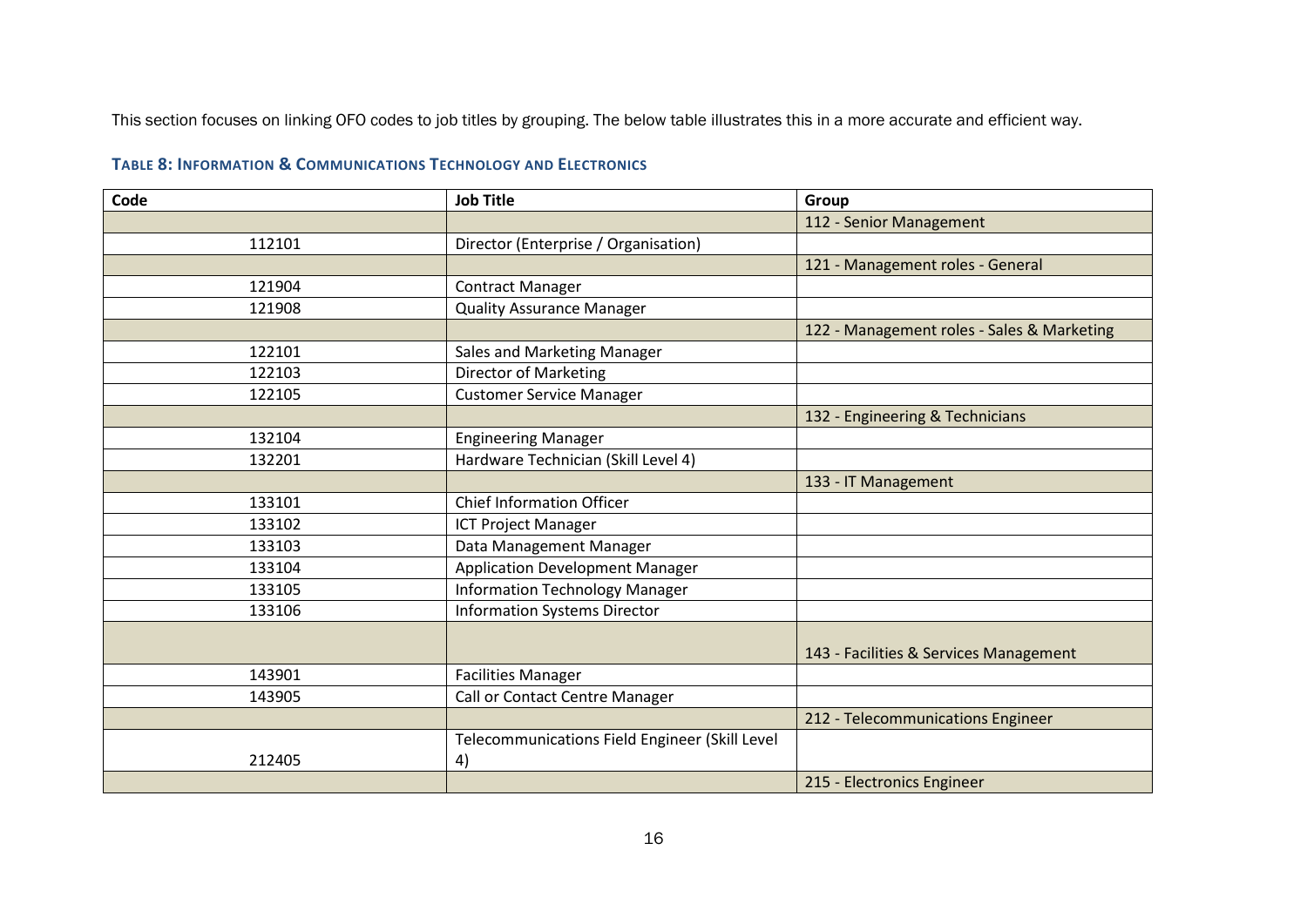| 215201                      | <b>Electronics Engineer</b>                  |                                                                                        |
|-----------------------------|----------------------------------------------|----------------------------------------------------------------------------------------|
| 215202                      | <b>Electronics Engineering Technologist</b>  |                                                                                        |
|                             |                                              | 216 - Graphics                                                                         |
| 216601                      | <b>Graphic Designer</b>                      |                                                                                        |
| 224701                      | Multimedia Specialist (Skill Level 5)        |                                                                                        |
|                             | Multimedia Designer (Skill Level 5)          |                                                                                        |
| 312901                      | *These occupations belong in the 2166 Unit.  |                                                                                        |
|                             |                                              | 225 - Customer Support                                                                 |
| 225202                      | ICT Customer Support Officer (Skill Level 4) |                                                                                        |
|                             |                                              | 232 - Network Administrator                                                            |
| 232403                      | Network Administrator (Skill Level 5)        |                                                                                        |
| Code still to be identified |                                              | 235 - Training                                                                         |
| 235601                      | <b>ICT Trainer</b>                           |                                                                                        |
|                             |                                              | 242 - Consulting                                                                       |
| 242101                      | <b>Management Consultant</b>                 |                                                                                        |
| 242102                      | <b>Organisation and Methods Analyst</b>      |                                                                                        |
|                             |                                              | 243 - ICT Sales                                                                        |
| 243401                      | <b>ICT Account Manager</b>                   |                                                                                        |
| 243402                      | ICT Business Development Manager             |                                                                                        |
| 243403                      | ICT Sales Representative                     |                                                                                        |
| 522304                      | <b>ICT Sales Assistant</b>                   |                                                                                        |
|                             |                                              | 251 - Software & Applications Developers &<br>Analysts (Inc. 131 Software Engineering) |
| 251201                      | Data Architect                               |                                                                                        |
| 251201                      | <b>Security Architect</b>                    |                                                                                        |
| 251201                      | <b>Enterprise Architect</b>                  |                                                                                        |
| 251201                      | <b>Systems Architect</b>                     |                                                                                        |
| 131103                      | Software Engineer (Skill Level 5)            |                                                                                        |
| 251101                      |                                              |                                                                                        |
|                             | <b>ICT Systems Analyst</b>                   |                                                                                        |
| 251202                      | <b>Programmer Analyst</b>                    |                                                                                        |
| 251203                      | Developer Programmer                         |                                                                                        |
| 251401                      | <b>Applications Programmer</b>               |                                                                                        |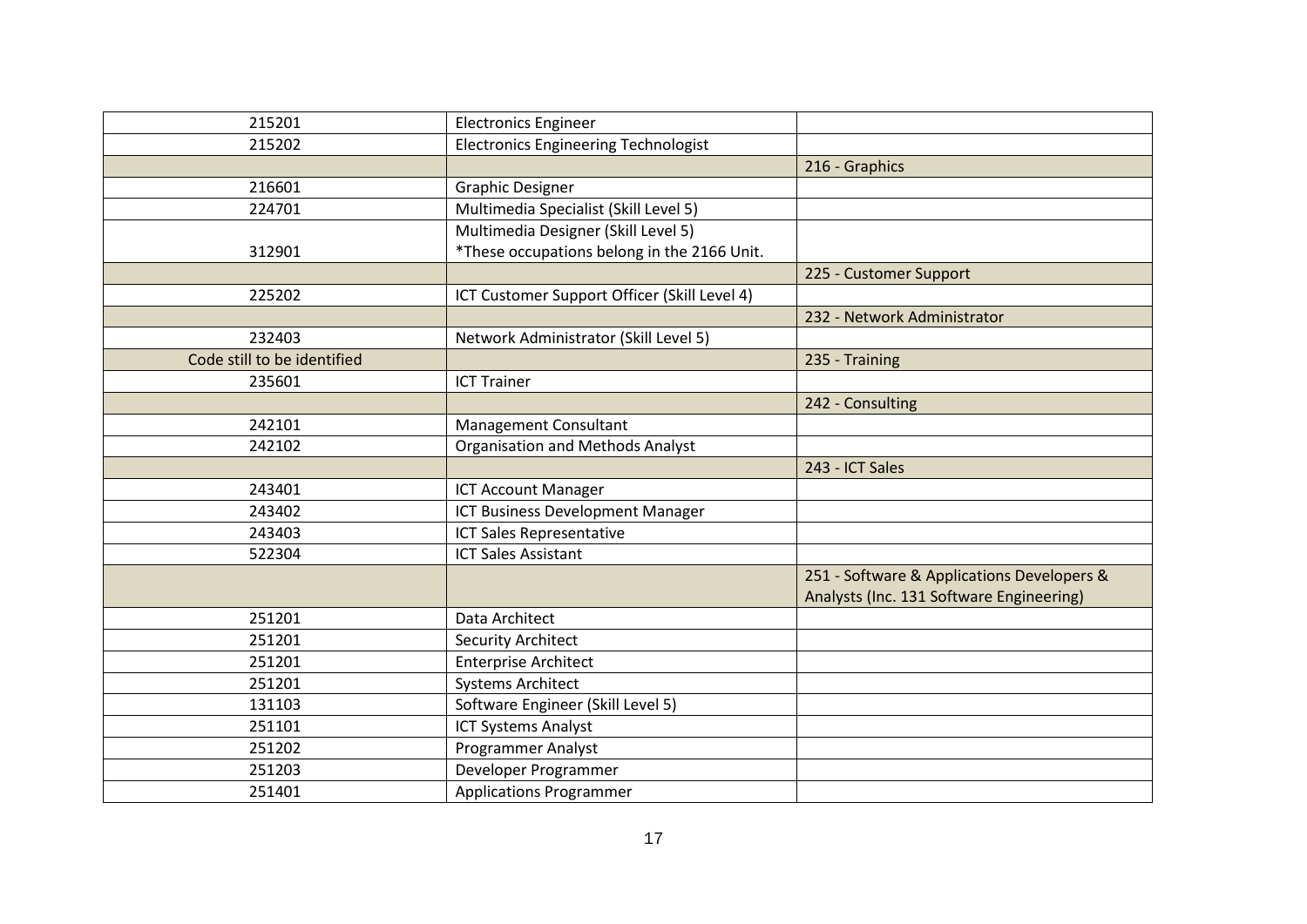| 251901 | <b>Quality Assurance Analyst (Computers)</b>           |                                    |
|--------|--------------------------------------------------------|------------------------------------|
|        | Systems Analyst (Skill Level 5) (See 251101            |                                    |
| 261303 | above)                                                 |                                    |
| 313101 | ICT Business Analyst (Skill Level 5)                   |                                    |
|        |                                                        | 252 - Database, Networks, Security |
| 252101 | Database Designer and Administrator                    |                                    |
| 252201 | Systems Administrator                                  |                                    |
| 252301 | <b>Computer Network and Systems Engineer</b>           |                                    |
| 252302 | Network Analyst                                        |                                    |
| 252901 | <b>ICT Security Specialist</b>                         |                                    |
| 252902 | <b>Technical (ICT) Support Services Manager</b>        |                                    |
|        |                                                        | 261 - Technical                    |
| 261102 | Technical Writer (Skill Level 5)                       |                                    |
|        |                                                        | 262 - Support Services             |
|        | <b>Technical Support Services Manager (Skill Level</b> |                                    |
| 262103 | 5)                                                     |                                    |
| 262202 | <b>Information Services Manager</b>                    |                                    |
|        |                                                        | 311 - Electronics                  |
| 311401 | <b>Electronic Engineering Technician</b>               |                                    |
|        |                                                        | 313 - Telecommunications           |
|        | <b>Telecommunications Computer Systems</b>             |                                    |
| 263205 | Technician                                             |                                    |
|        | <b>Telecommunications Network Planner (Skill</b>       |                                    |
| 313105 | Level 4)                                               |                                    |
| 313202 | Telecommunications Technical Officer or                |                                    |
|        | Technologist (Skill Level 4)                           |                                    |
|        |                                                        | 333 - Business Support             |
| 333910 | <b>Business Support Coordinator</b>                    |                                    |
|        |                                                        | 351 - Computer Operations          |
| 351101 | Computer Operator                                      |                                    |
| 351201 | <b>ICT Communications Assistant</b>                    |                                    |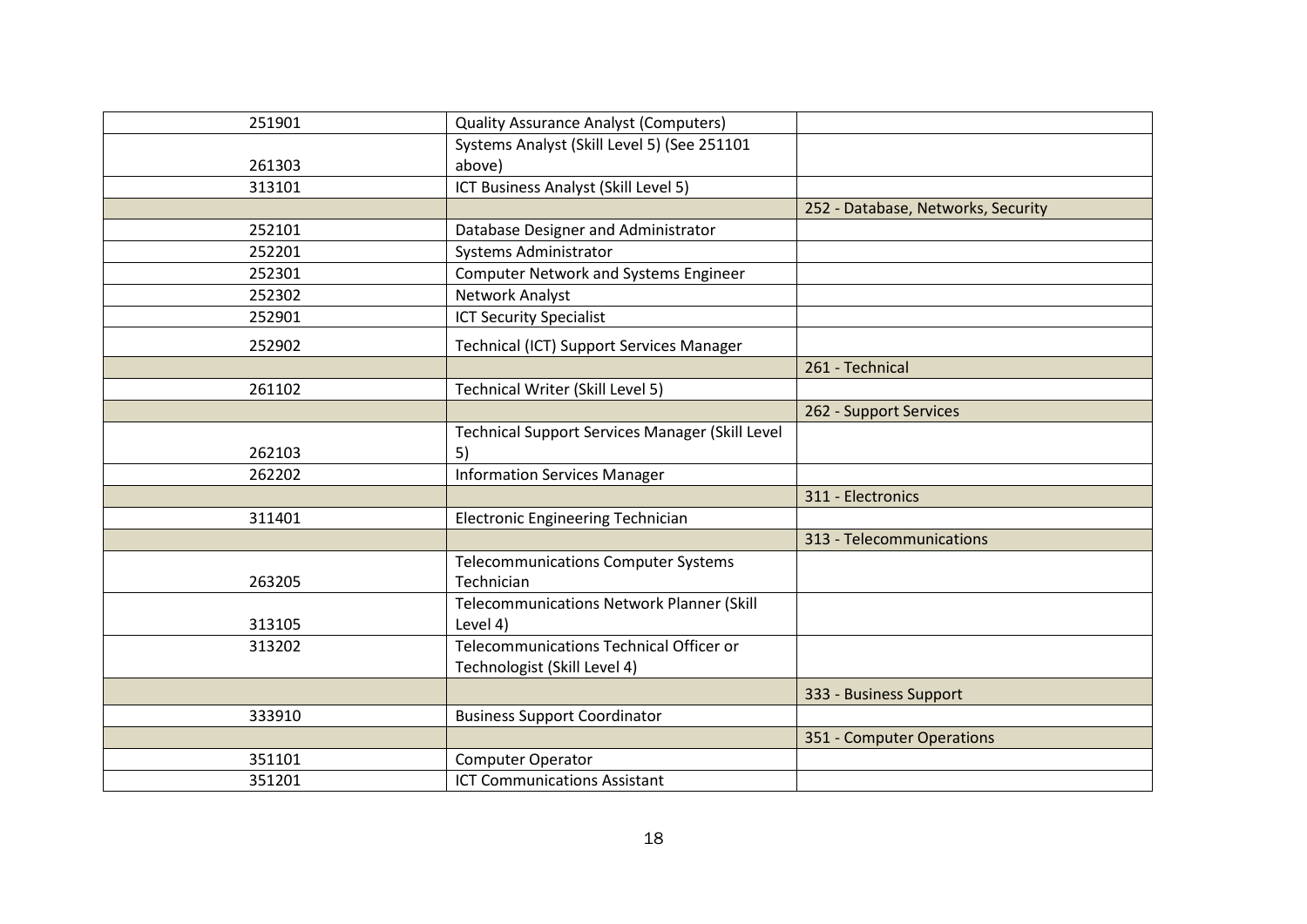| 351301 | Computer Network Technician                      |                                        |
|--------|--------------------------------------------------|----------------------------------------|
|        |                                                  | 413 - Data Entry                       |
| 413201 | Data Entry Operator                              |                                        |
|        |                                                  | 422 - Call/contact centre              |
| 422201 | Inbound Contact Centre Consultant                |                                        |
| 422204 | <b>Contact Centre Resource Planner</b>           |                                        |
| 422206 | Call or Contact Centre Agent                     |                                        |
| 524401 | Call Centre Salesperson                          |                                        |
|        |                                                  | 672 - Cabling & Mechanics              |
| 672103 | <b>Business Machine Mechanic</b>                 |                                        |
| 672201 | Data and Telecommunications Cabler               |                                        |
|        |                                                  | 862 - Electronics & Telecommunications |
|        | <b>Electronics and Telecommunications Trades</b> |                                        |
| 862922 | Assistant                                        |                                        |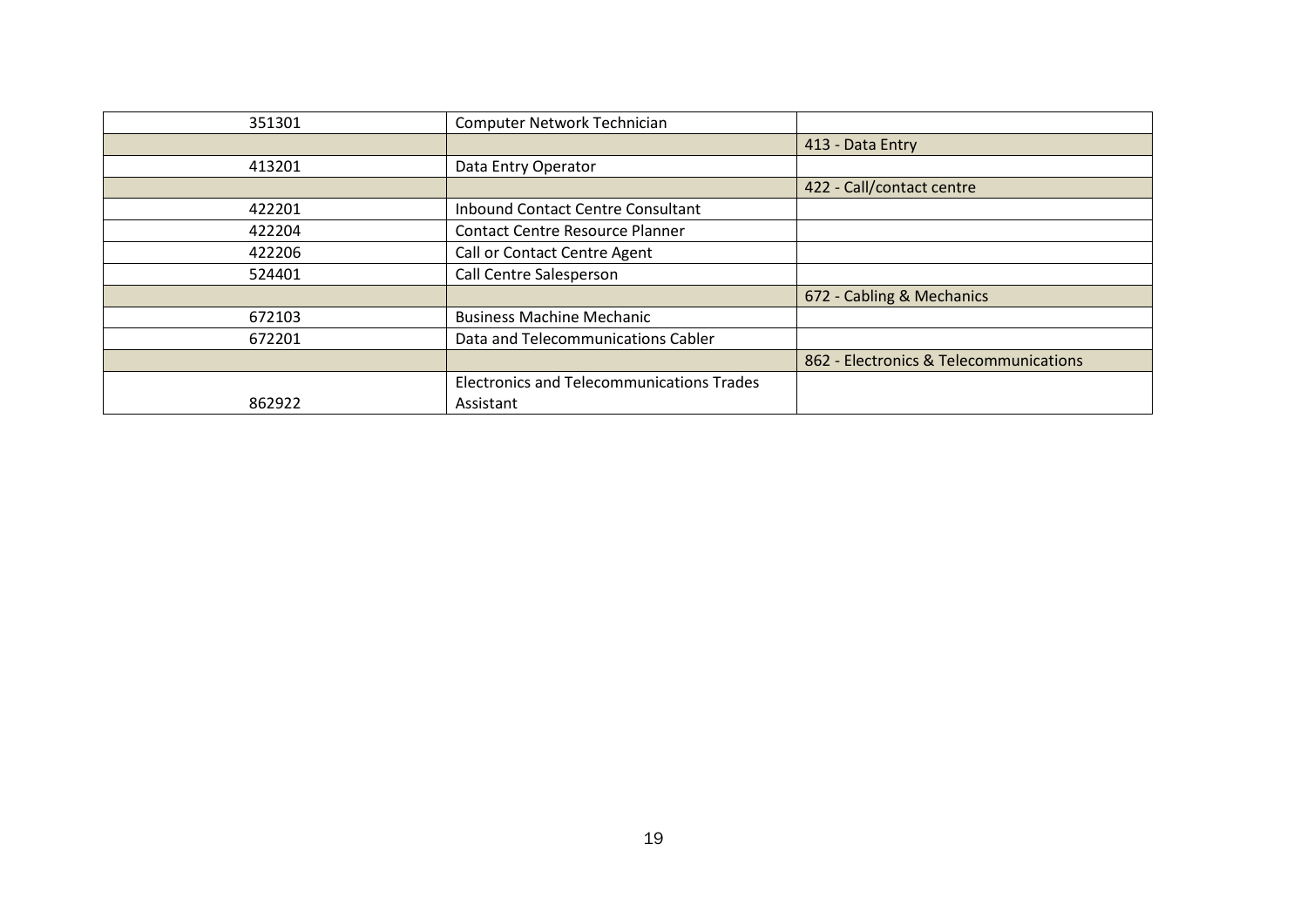# <span id="page-22-0"></span>6. Amending the OFO

Prior to 2016, DHET had instituted a standard process and format for SETAs to recommend amendments to the OFO. Amendments received were processed by DHET on an annual basis. These annual updates reflected changes or additions identified by SETAs. These updates were included in the Sector Skills Plan (SSP) annual updates.

In 2016, DHET moved away from an annual update to a continuous update process, which allowed requests for changes to be submitted at any time. Currently, as part of DHET's evaluation process, any changes to information submitted by SETAs is shared and communicated. This is to support SETAs to be able to manage their records accordingly.

MICT SETA adopts an approach of liaising with its stakeholders regularly to ensure that there is transparency in communication, keeping them updated with workplace needs required to deliver outputs in their organisations. It is important to note that workplace outputs needs, and how they relate to Occupations, form the cornerstone of updating the OFO.

Furthermore, stakeholders are requested to interact with the MICT SETA SSP department on any issues relating to the use of OFO codes. Evident from the research in this document, there are issues of duplication and conflict relating to the OFO codes covering the MICT sub-sectors. MICT SETA SSP unit has commissioned a report highlighting these issues and putting forward recommendations for improvement.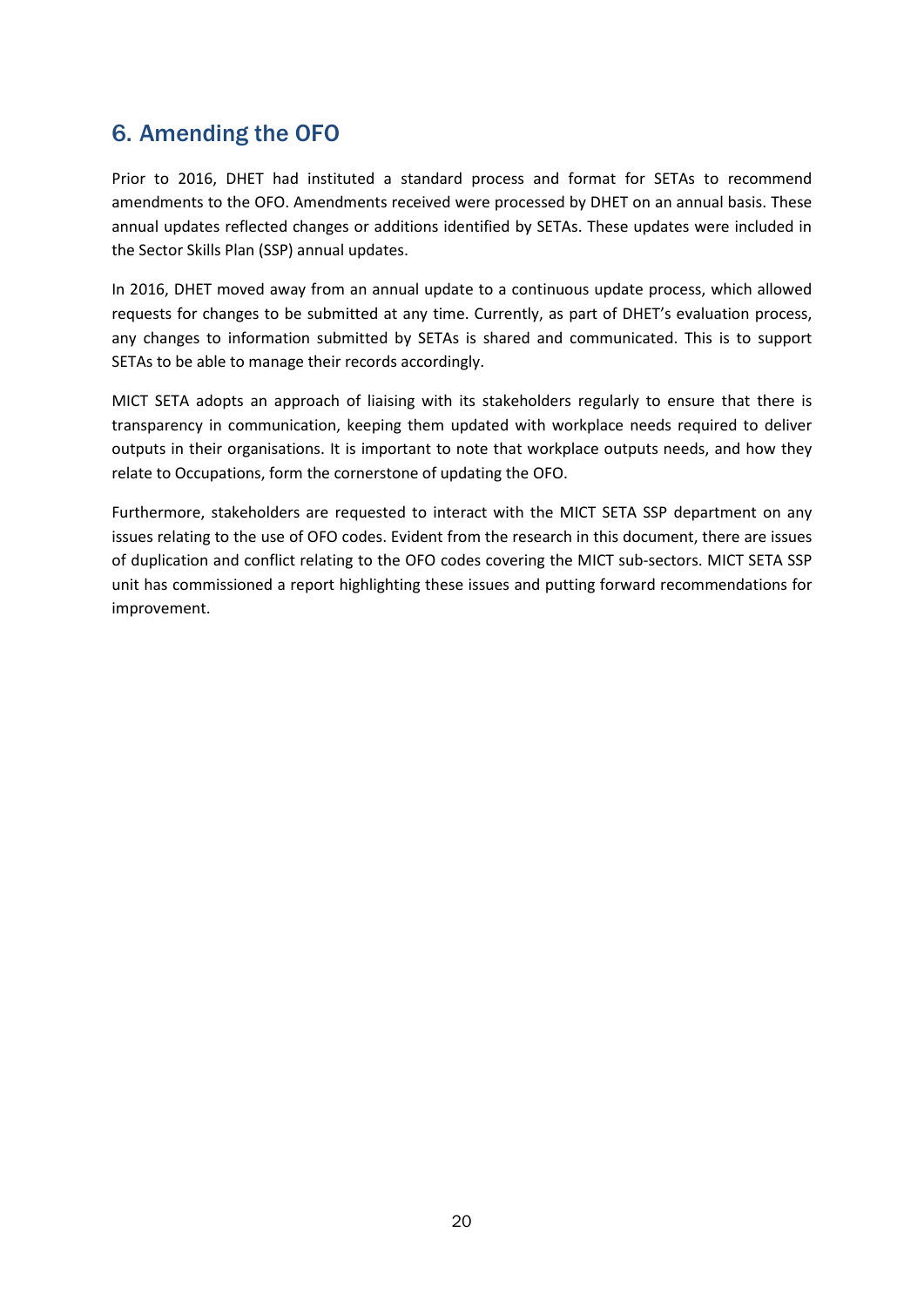In examining the use of OFO codes, it was important to detail this per subsector. The table below shows a link between OFO codes, descriptors per sub-sectors. Some overlap between what should be discrete occupations.

| <b>OFO Code</b> | <b>Description</b>                              | <b>Subsector</b> |
|-----------------|-------------------------------------------------|------------------|
| 2015-112101     | Director (Enterprise / Organisation)            | All              |
| 2015-121901     | <b>Corporate General Manager</b>                | All              |
| 2015-121905     | Programme or Project Manager                    | All              |
| 2015-121908     | <b>Quality Systems Manager</b>                  | All              |
| 2015-121909     | <b>Sustainability Manager</b>                   | All              |
| 2015-122101     | Sales and Marketing Manager                     | All              |
| 2015-122102     | Sales Manager                                   | All              |
| 2015-122103     | Director of Marketing                           | All              |
| 2015-122104     | Interactive and Direct Marketing Strategist     | Advertising      |
| 2015-122105     | <b>Customer Service Manager</b>                 | All              |
| 2015-122201     | Advertising and Public Relations Manager        | Advertising      |
| 2015-122301     | Research and Development Manager                | All              |
| 2015-132101     | Manufacturer                                    | Electronics      |
| 2015-132102     | Production / Operations Manager (Manufacturing) | Electronics      |
| 2015-132104     | <b>Engineering Manager</b>                      | Electronics      |
| 2015-132106     | <b>Manufacturing Quality Manager</b>            | Electronics      |
| 2015-132401     | Supply and Distribution Manager                 | Electronics      |
| 2015-132402     | Logistics Manager                               | Electronics      |
| 2015-132403     | <b>Road Transport Manager</b>                   | Electronics      |
| 2015-132404     | <b>Warehouse Manager</b>                        | Electronics      |
| 2015-133101     | <b>Chief Information Officer</b>                | ICT              |
| 2015-133102     | <b>ICT Project Manager</b>                      | ICT              |
| 2015-133103     | Data Management Manager                         | ICT              |

#### <span id="page-23-0"></span>**TABLE 9 : OFO CODES PER SUB-SECTOR**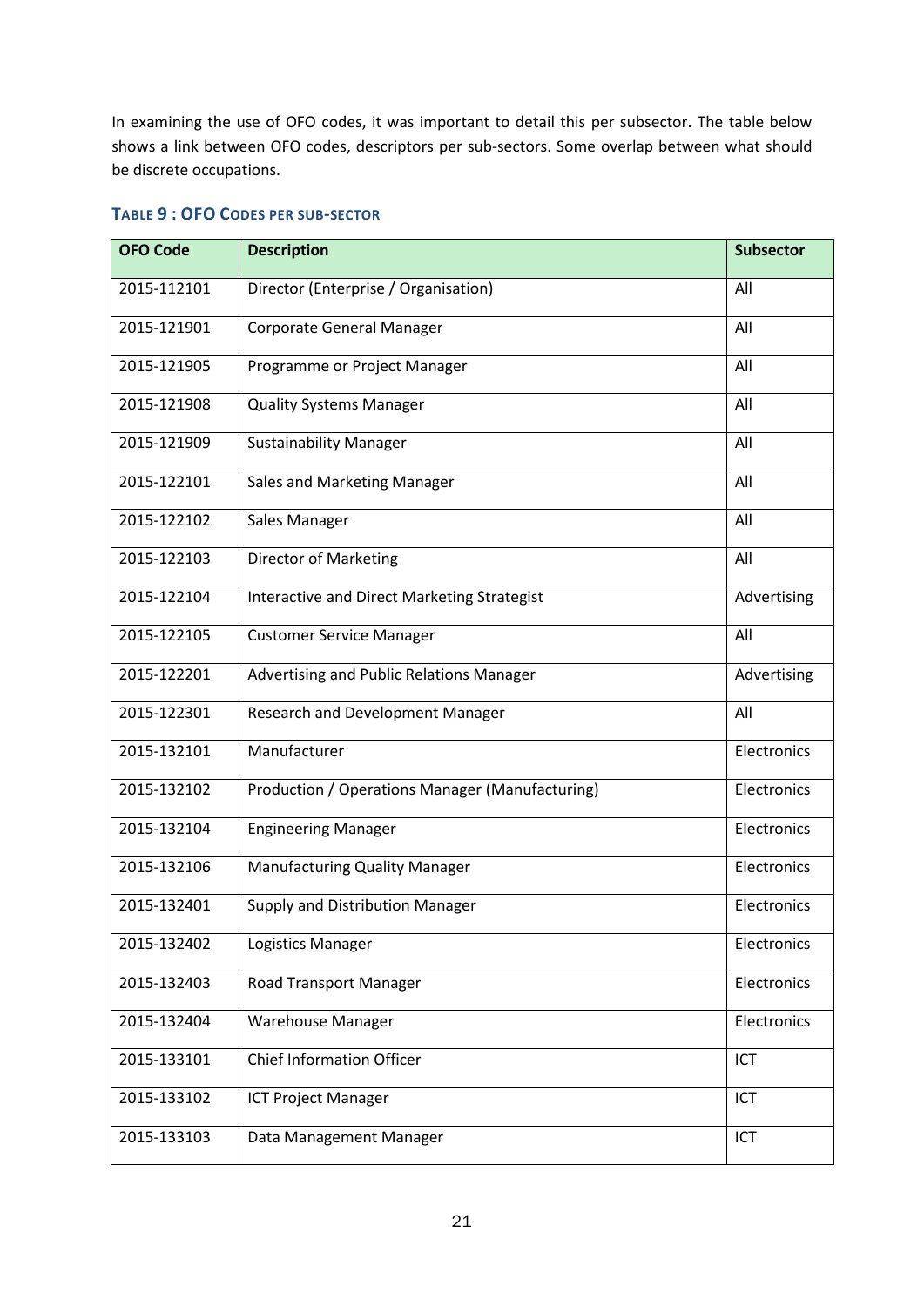| 2015-133104 | <b>Application Development Manager</b>             | ICT         |
|-------------|----------------------------------------------------|-------------|
| 2015-133105 | <b>Information Technology Manager</b>              | ICT         |
| 2015-133106 | <b>Information Systems Director</b>                | ICT         |
| 2015-134904 | <b>Office Manager</b>                              | All         |
| 2015-134915 | <b>Operations Manager (Non-Manufacturing)</b>      | All         |
| 2015-134916 | <b>Operations Foreman (Non-Manufacturing)</b>      | All         |
| 2015-134917 | Publisher                                          | Journalism  |
| 2015-143901 | <b>Facilities Manager</b>                          | ICT         |
| 2015-212102 | Mathematician                                      | ICT         |
| 2015-212103 | Statistician                                       | ICT         |
| 2015-214101 | <b>Industrial Engineer</b>                         | Electronics |
| 2015-214102 | <b>Industrial Engineering Technologist</b>         | Electronics |
| 2015-214103 | <b>Production Engineer</b>                         | Electronics |
| 2015-214104 | <b>Production Engineering Technologist</b>         | Electronics |
| 2015-214105 | <b>Energy Efficiency Manager</b>                   | All         |
| 2015-214401 | <b>Mechanical Engineer</b>                         | All         |
| 2015-214402 | <b>Mechanical Engineering Technologist</b>         | All         |
| 2015-214909 | Microsystems Engineers                             | Electronics |
| 2015-215101 | <b>Electrical Engineer</b>                         | ICT         |
| 2015-215102 | <b>Electrical Engineering Technologist</b>         | ICT         |
| 2015-215103 | <b>Energy Engineer</b>                             | ICT         |
| 2015-215104 | <b>Energy Engineering Technologist</b>             | ICT         |
| 2015-215201 | <b>Electronics Engineer</b>                        | Electronics |
| 2015-215202 | <b>Electronics Engineering Technologist</b>        | Electronics |
| 2015-215301 | <b>Telecommunications Engineer</b>                 | ICT         |
| 2015-215302 | <b>Telecommunications Engineering Technologist</b> | ICT         |
| 2015-215303 | <b>Telecommunications Network Engineer</b>         | ICT         |
| 2015-215304 | <b>Telecommunications Field Engineer</b>           | ICT         |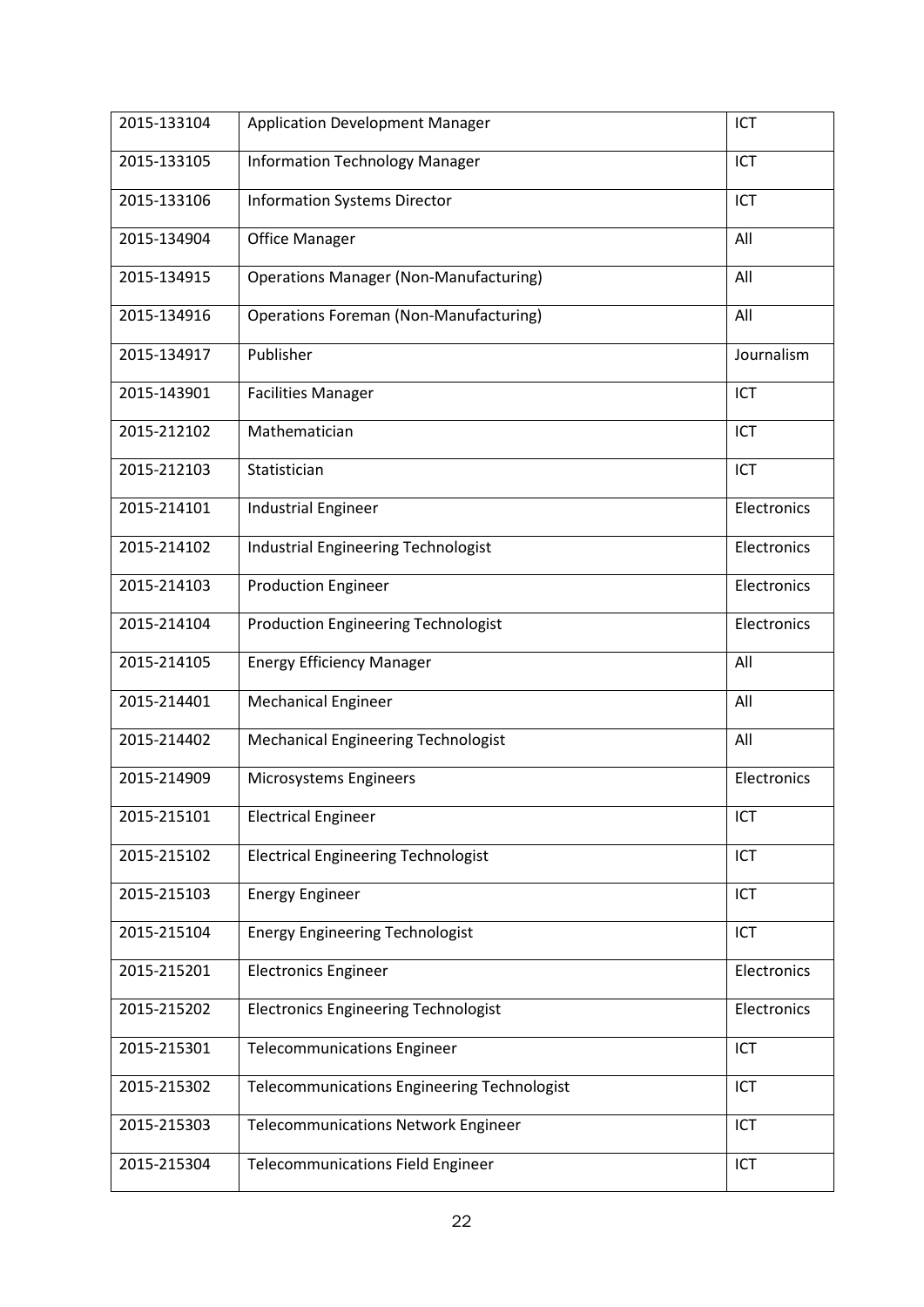| 2015-216101 | Architect                                                    | ICT         |
|-------------|--------------------------------------------------------------|-------------|
| 2015-216601 | <b>Graphic Designer</b>                                      | Media       |
| 2015-216602 | Illustrator                                                  | Media       |
| 2015-216603 | Multimedia Designer                                          | Media       |
| 2015-216604 | Web Designer                                                 | ICT         |
| 2015-226302 | Safety, Health, Environment and Quality (SHE&Q) Practitioner | All         |
| 2015-226303 | Ergonomist                                                   | All         |
| 2015-235601 | <b>ICT Trainer</b>                                           | ICT         |
| 2015-242101 | <b>Management Consultant</b>                                 | All         |
| 2015-242102 | <b>Organisation and Methods Analyst</b>                      | All         |
| 2015-243101 | <b>Advertising Specialist</b>                                | Advertising |
| 2015-243102 | Market Research Analyst                                      | Advertising |
| 2015-243103 | <b>Marketing Practitioner</b>                                | Advertising |
| 2015-243104 | Market Campaign Analyst                                      | Advertising |
| 2015-243201 | <b>Communication Coordinator</b>                             | Advertising |
| 2015-243202 | Marketing / Communication Strategist                         | Advertising |
| 2015-243203 | <b>Corporate Communication Manager</b>                       | Advertising |
| 2015-243204 | <b>Event Producer</b>                                        | Advertising |
| 2015-243301 | Sales Representative / Salesman (Industrial Products)        | All         |
| 2015-243401 | <b>ICT Account Manager</b>                                   | ICT         |
| 2015-243402 | ICT Business Development Manager                             | <b>ICT</b>  |
| 2015-243403 | ICT Sales Representative                                     | ICT         |
| 2015-251101 | <b>ICT Systems Analyst</b>                                   | ICT         |
| 2015-251201 | Software Developer                                           | ICT         |
| 2015-251202 | <b>Programmer Analyst</b>                                    | ICT         |
| 2015-251203 | Developer Programmer                                         | ICT         |
| 2015-251301 | Multimedia Specialist                                        | Media       |
| 2015-251302 | Web Developer                                                | ICT         |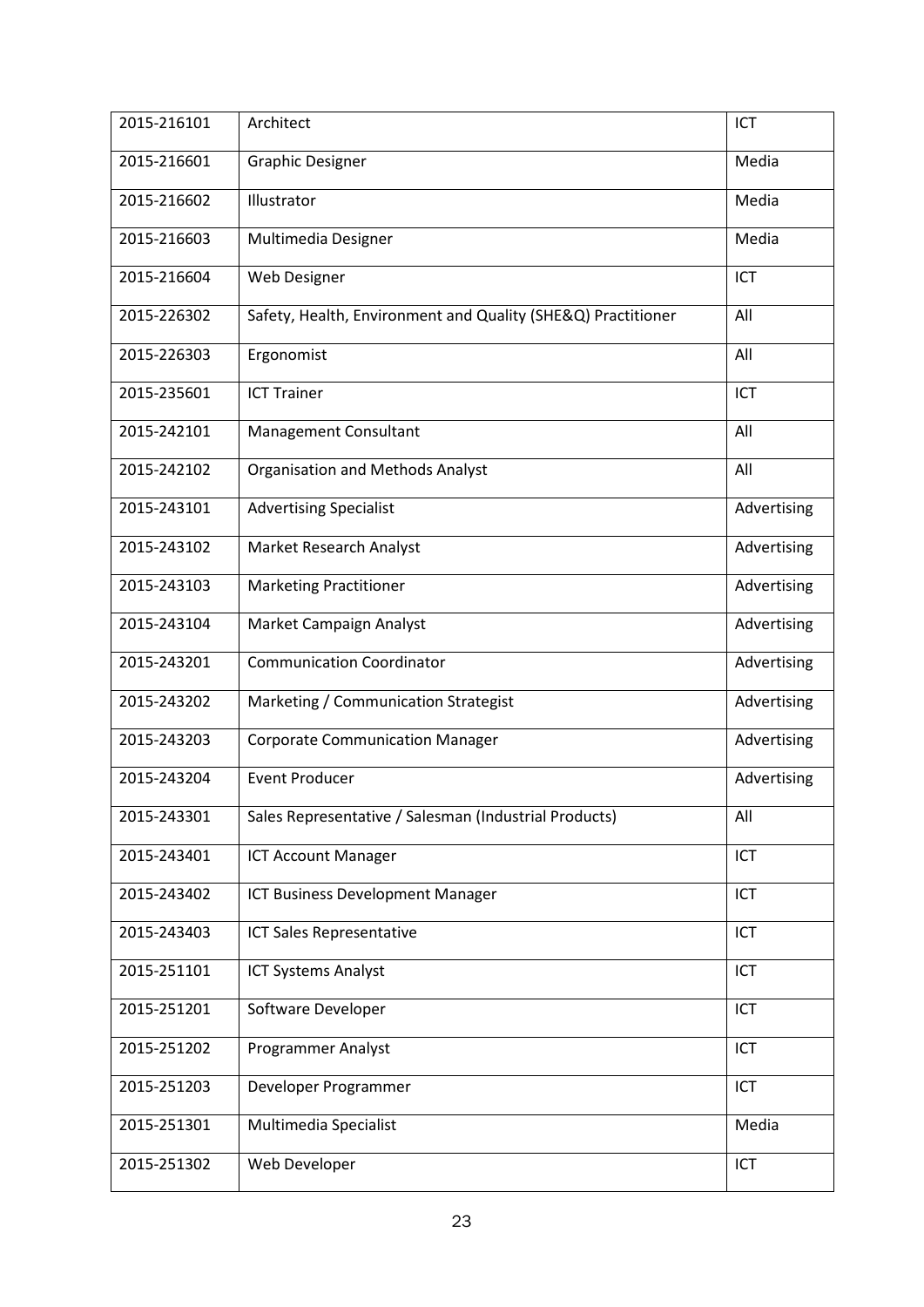| 2015-251401 | <b>Applications Programmer</b>               | ICT                 |
|-------------|----------------------------------------------|---------------------|
| 2015-251901 | <b>Quality Assurance Analyst (Computers)</b> | ICT                 |
| 2015-252101 | Database Designer and Administrator          | ICT                 |
| 2015-252201 | Systems Administrator                        | ICT                 |
| 2015-252301 | <b>Computer Network and Systems Engineer</b> | ICT                 |
| 2015-252302 | Network Analyst                              | ICT                 |
| 2015-252901 | <b>ICT Security Specialist</b>               | ICT                 |
| 2015-252902 | Technical (ICT) Support Services Manager     | ICT                 |
| 2015-262202 | <b>Information Services Manager</b>          | ICT                 |
| 2015-264101 | Author                                       | Journalism          |
| 2015-264102 | Book or Script Editor                        | Journalism          |
| 2015-264103 | <b>Technical Writer</b>                      | <b>ICT</b>          |
| 2015-264201 | Copywriter                                   | Advertising         |
| 2015-264202 | Newspaper or Periodical Editor               | Journalism          |
| 2015-264203 | <b>Print Journalist</b>                      | Journalism          |
| 2015-264204 | Radio Journalist                             | Journalism          |
| 2015-264205 | <b>Television Journalist</b>                 | Journalism          |
| 2015-264206 | Critic                                       | Journalism          |
| 2015-264207 | <b>Media Monitor</b>                         | Advertising         |
| 2015-265401 | Director (Film, Television, Radio or Stage)  | Film TV             |
| 2015-265402 | Director of Photography                      | Film TV             |
| 2015-265403 | Film and Video Editor                        | Film TV             |
| 2015-265404 | Program Director (Television or Radio)       | <b>Broadcasting</b> |
| 2015-265405 | <b>Technical Director</b>                    | Film TV             |
| 2015-265406 | Video Producer                               | Film TV             |
| 2015-265407 | Police Video Unit Manager and Producer       | Film TV             |
| 2015-265408 | <b>Casting Director</b>                      | Film TV             |
| 2015-265409 | Film and Television Production Manager       | Film TV             |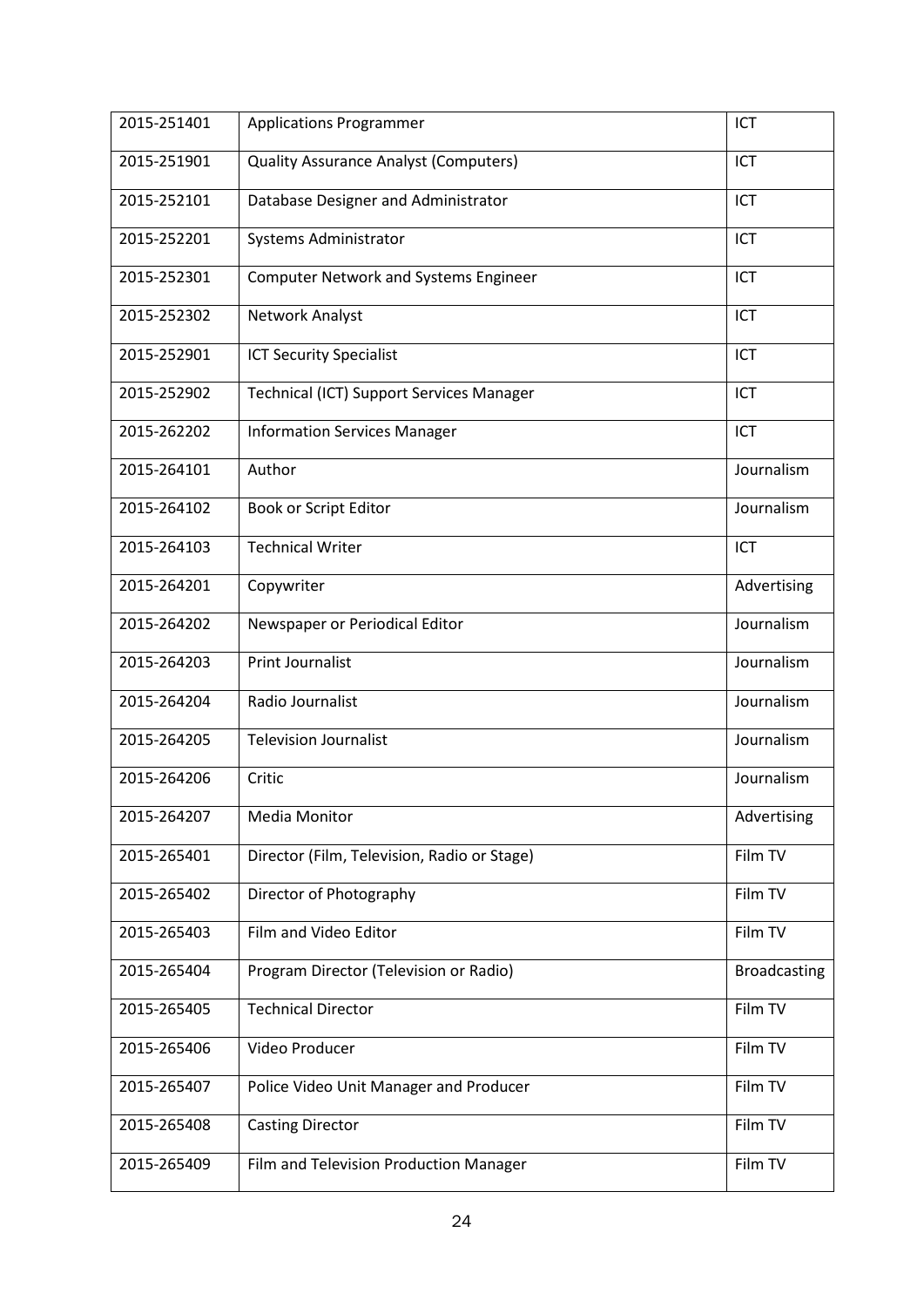| 2015-265410 | Radio or Television Programme Organiser       | <b>Broadcasting</b> |
|-------------|-----------------------------------------------|---------------------|
| 2015-265411 | Location Manager (Film or Television)         | Film TV             |
| 2015-265412 | Media Producer                                | Media               |
| 2015-265601 | Radio Presenter                               | <b>Broadcasting</b> |
| 2015-265602 | <b>Television Presenter</b>                   | <b>Broadcasting</b> |
| 2015-311301 | <b>Electrical Engineering Technician</b>      | Electronics         |
| 2015-311303 | <b>Energy Efficiency Technician</b>           | All                 |
| 2015-311401 | <b>Electronic Engineering Technician</b>      | Electronics         |
| 2015-311501 | Mechanical Engineering Technician             | Electronics         |
| 2015-311703 | Non-Destructive Testing Technician (NDTT)     | Electronics         |
| 2015-315501 | Airborne Electronics Analyst                  | Electronics         |
| 2015-331302 | <b>Accounting Technician</b>                  | ICT                 |
| 2015-331303 | <b>Tax Technician</b>                         | ICT                 |
| 2015-331401 | <b>Statistical and Mathematical Assistant</b> | ICT                 |
| 2015-332201 | <b>Commercial Sales Representative</b>        | All                 |
| 2015-332205 | Manufacturer Representative                   | Electronics         |
| 2015-332302 | <b>Purchasing Officer</b>                     | All                 |
| 2015-333201 | <b>Events Manager</b>                         | Advertising         |
| 2015-333903 | Sales Representative (Business Services)      | All                 |
| 2015-333905 | <b>Supply Chain Practitioner</b>              | All                 |
| 2015-343902 | Light Technician                              | Film TV             |
| 2015-343903 | <b>Stage Manager</b>                          | <b>Broadcasting</b> |
| 2015-343908 | Film Technician                               | Film TV             |
| 2015-343909 | Microphone Boom Operator                      | Film TV             |
| 2015-351101 | <b>Computer Operator</b>                      | ICT                 |
| 2015-351201 | <b>ICT Communications Assistant</b>           | <b>ICT</b>          |
| 2015-351301 | Computer Network Technician                   | ICT                 |
| 2015-351302 | Geographic Information Systems Technicians    | ICT                 |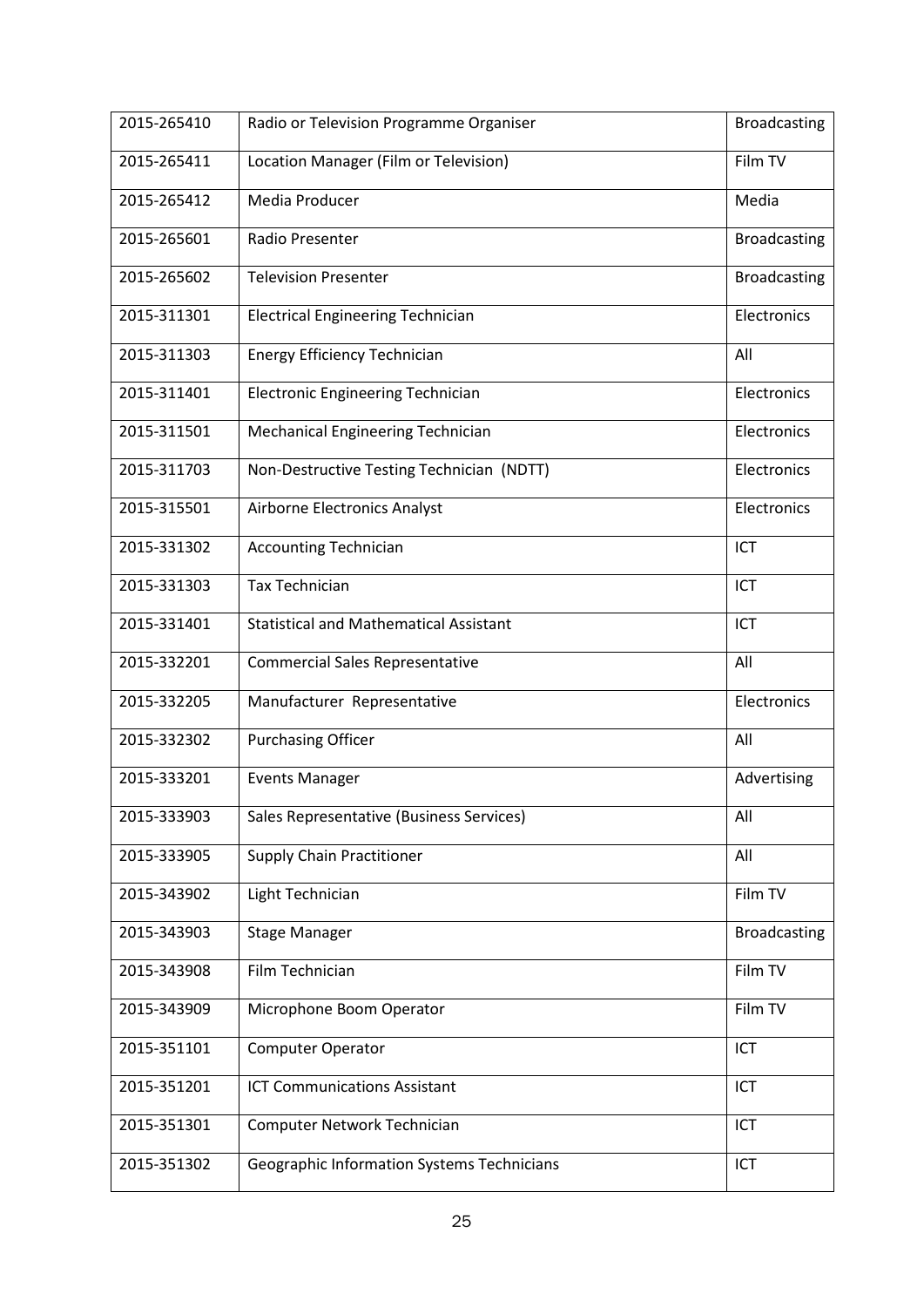| 2015-351401 | Web Technician                                                 | ICT                 |
|-------------|----------------------------------------------------------------|---------------------|
| 2015-352101 | <b>Broadcast Transmitter Operator</b>                          | <b>Broadcasting</b> |
| 2015-352102 | Camera Operator (Film, Television or Video)                    | Film TV             |
| 2015-352103 | Sound Technician                                               | Film TV             |
| 2015-352104 | <b>Television Equipment Operator</b>                           | <b>Broadcasting</b> |
| 2015-352105 | <b>Radio Station Operator</b>                                  | <b>Broadcasting</b> |
| 2015-352106 | Production Assistant (Film, Television or Radio)               | Film TV             |
| 2015-352201 | Telecommunications Technical Officer or Technologist           | ICT                 |
| 2015-411102 | <b>Back Office Process Consultant</b>                          | ICT                 |
| 2015-413201 | Data Entry Operator                                            | ICT                 |
| 2015-522304 | <b>ICT Sales Assistant</b>                                     | ICT                 |
| 2015-662101 | <b>Electronic Pre-press</b>                                    | Media               |
| 2015-662104 | <b>Electronic Originator</b>                                   | Media               |
| 2015-662105 | Gravure Cylinder Preparation Technician                        | Media               |
| 2015-662106 | Process Engraver                                               | Media               |
| 2015-662107 | <b>Printing Plate Maker</b>                                    | Media               |
| 2015-662201 | <b>Printing Machinist</b>                                      | Media               |
| 2015-662202 | Small Offset Lithography Operator                              | Media               |
| 2015-662203 | <b>Screen Printing Technician</b>                              | Media               |
| 2015-662204 | Lithographic Printing Technician                               | Media               |
| 2015-662205 | Continuous Stationery Lithography Technician                   | Media               |
| 2015-662208 | Roll Label Machine Technician                                  | Media               |
| 2015-662209 | <b>Gravure Printing Technician</b>                             | Media               |
| 2015-662212 | Rotary Printing and Re-reeling Flexographic Machine Technician | Media               |
| 2015-662213 | Rotary Printing and Re-reeling Gravure Machine Technician      | Media               |
| 2015-662216 | <b>Commercial Digital Printer</b>                              | Media               |
| 2015-671203 | <b>Mechatronics Technician</b>                                 | ICT                 |
| 2015-671302 | Cable Jointer                                                  | ICT                 |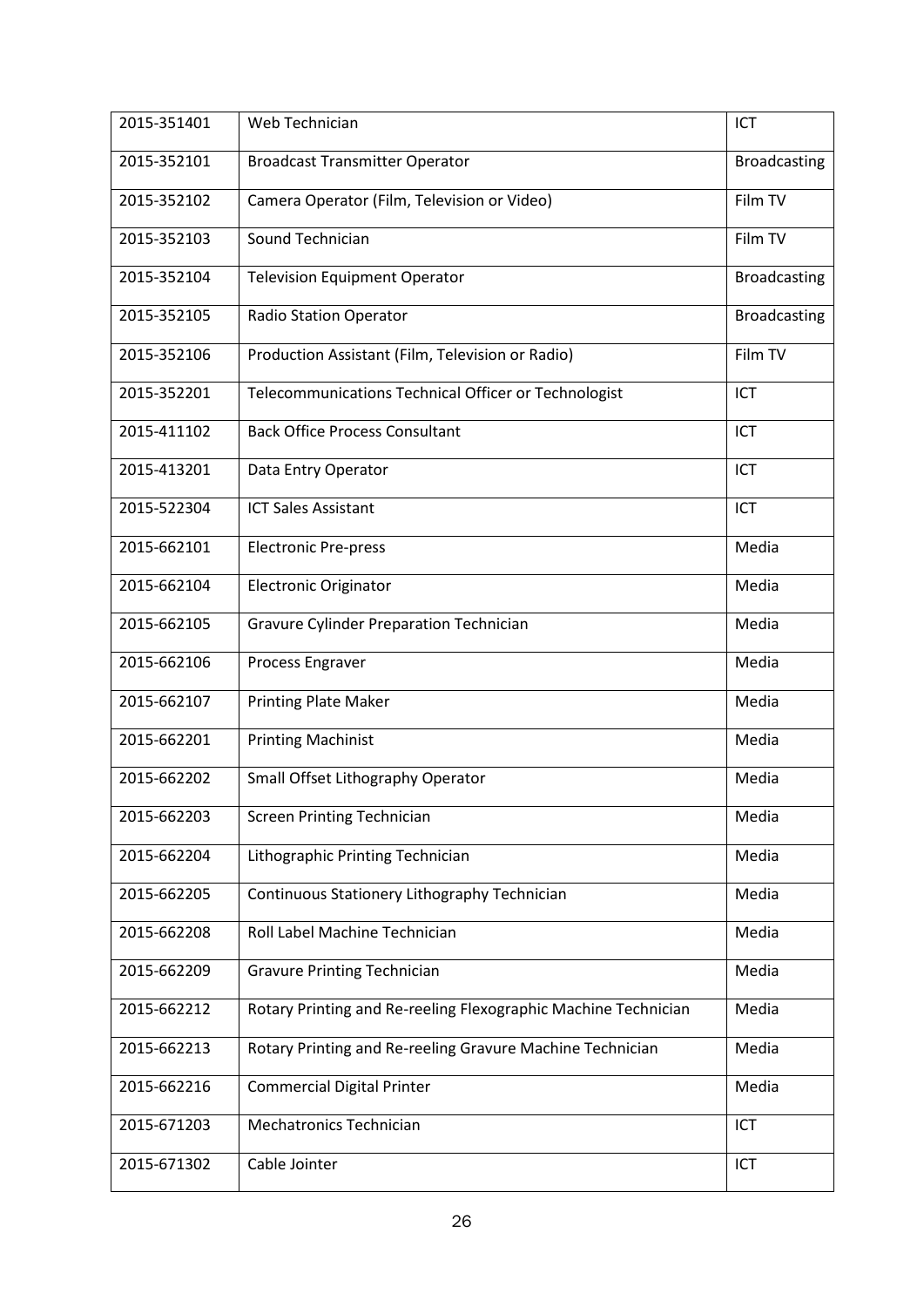| 2015-672104 | Electronic Equipment Mechanician                           | Electronics         |
|-------------|------------------------------------------------------------|---------------------|
| 2015-672108 | Radiotrician                                               | ICT                 |
| 2015-672201 | Data and Telecommunications Cabler                         | ICT                 |
| 2015-672202 | <b>Telecommunications Cable Jointer</b>                    | ICT                 |
| 2015-672203 | Computer Engineering Mechanic / Service Person             | <b>ICT</b>          |
| 2015-672204 | <b>Telecommunications Line Mechanic</b>                    | ICT                 |
| 2015-672205 | <b>Telecommunications Technician</b>                       | ICT                 |
| 2015-672206 | <b>Communications Operator</b>                             | ICT                 |
| 2015-684912 | Photographer's Assistant                                   | Media               |
| 2015-718901 | Silicon Chip Production Machine Operator                   | Electronics         |
| 2015-718913 | <b>Motion Picture Projectionist</b>                        | Film TV             |
| 2015-862918 | <b>Electrical or Telecommunications Trades Assistant</b>   | ICT                 |
| 2015-862922 | <b>Electronics and Telecommunications Trades Assistant</b> | <b>ICT</b>          |
| 2015-862924 | Stage or Studio Hand                                       | <b>Broadcasting</b> |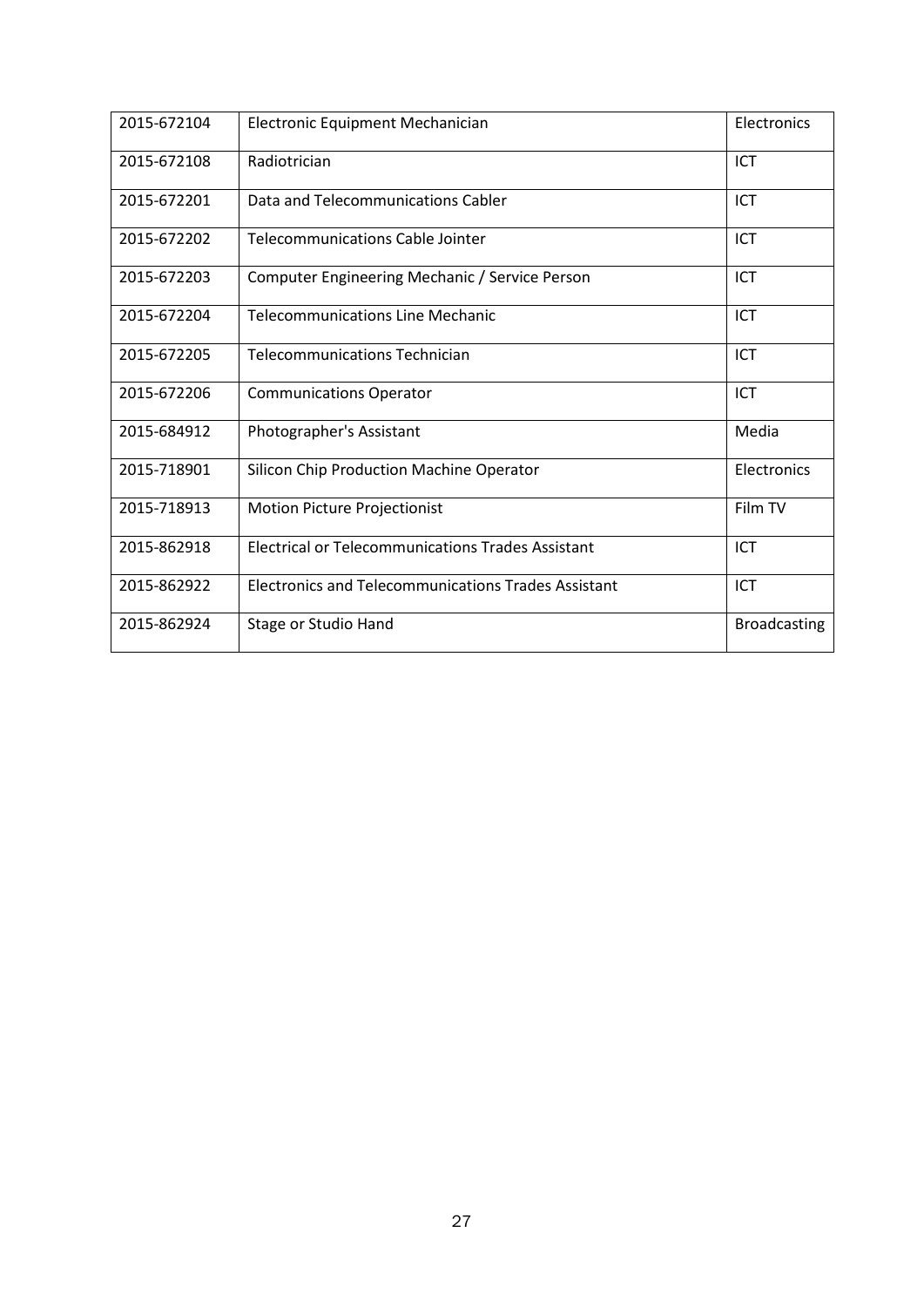# <span id="page-30-0"></span>7. Comparative exploration of the 2015 and 2017 OFO Codes

While the previous sections reflect on the 2015 version of the OFO codes and their methodical aspects, this section reflects on an ongoing thinking regarding the OFO codes, thus, showing a comparison between the 2015 and 2017 version of the OFO codes. Table 10 below illustrates this in a simplest way.

### <span id="page-30-1"></span>TABLE 10: OFO 2015 AMENDMENTS

| OFO Code    | 2015 Description                                   | 2017 Description                                 | Matching 2017 code |
|-------------|----------------------------------------------------|--------------------------------------------------|--------------------|
| 2015-121201 | Personnel / Human Resource<br>Manager              | Human Resource Manager                           | 2017-121201        |
| 2015-216601 | <b>Graphic Designer</b>                            | <b>Digital Artist</b>                            | 2017-216601        |
| 2015-243202 | Marketing / Communication<br>Strategist            | <b>Communication Strategist</b>                  | 2017-243202        |
| 2015-252902 | <b>Technical (ICT) Support</b><br>Services Manager | <b>Technical ICT Support</b><br>Services Manager | 2017-252902        |
| 2015-264202 | Newspaper or Periodical<br>Editor                  | Editor                                           | 2017-264202        |
| 2015-264203 | <b>Print Journalist</b>                            | Journalist                                       | 2017-264203        |
| 2015-264205 | <b>Television Journalist</b>                       | <b>Content Presenter</b>                         | 2017-264205        |